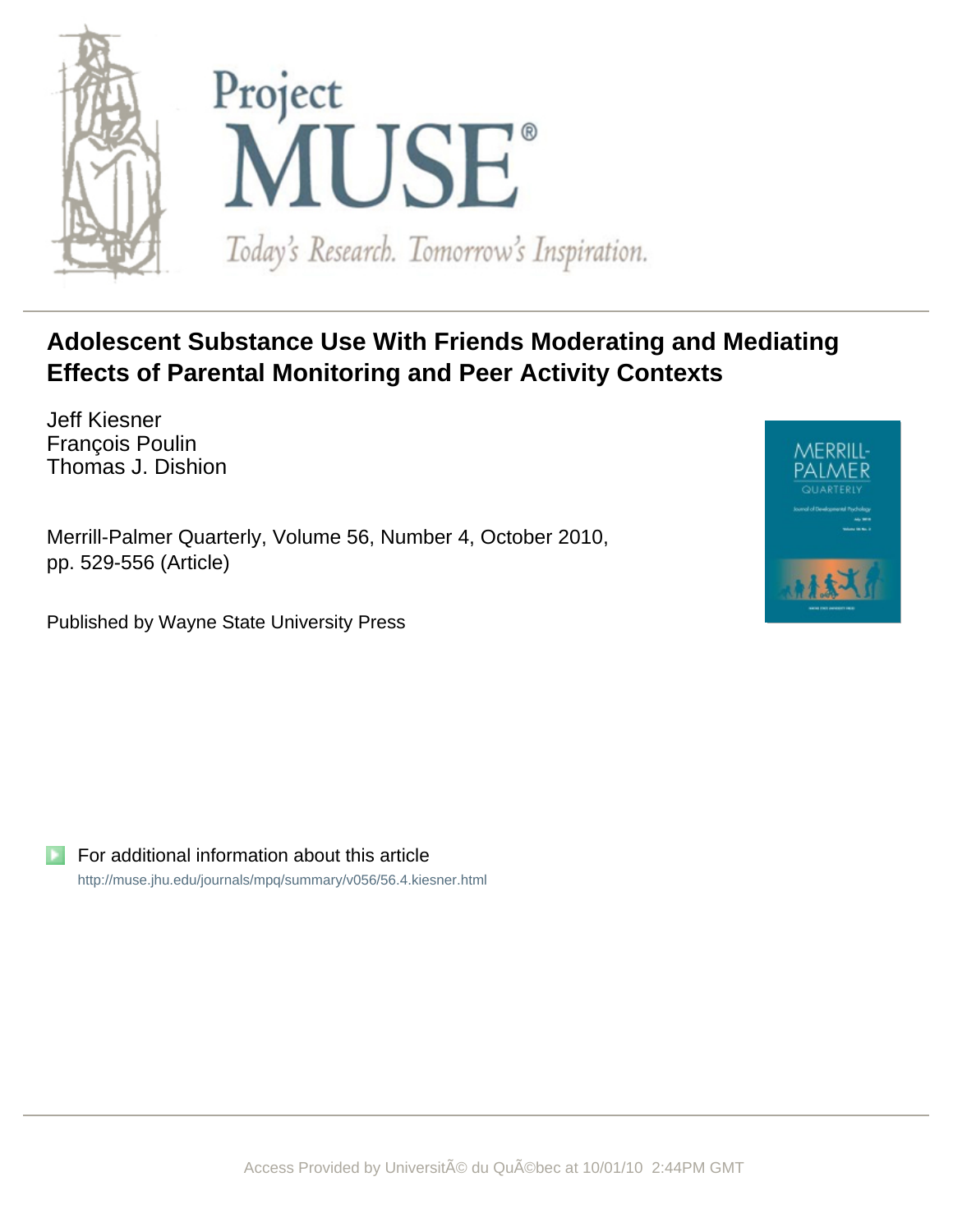## Adolescent Substance Use With Friends

## Moderating and Mediating Effects of Parental Monitoring and Peer Activity Contexts

Jeff Kiesner *University of Padua* François Poulin *University of Québec–Montréal* Thomas J. Dishion *University of Oregon*

The influence of using substances with friends on future individual use was examined in the context of parental monitoring rules and the ecology of peer activities. A 1-year longitudinal study design included a combined sample of North Italian and French Canadian adolescents (*N* = 285, 53% girls, *M* = 14.25 years). Data analyses were conducted using structural equation modeling and multiple regression analyses. As expected, the covariation between parental monitoring and adolescent substance use was mediated by *co-use* with friends. Moreover, the relation between substance use with friends and individual substance use was moderated by parental monitoring rules and the peer activity context. Specifically, the relation between substance co-use with friends and individual substance use was stronger when the level of parental monitoring rules was low and when friends spent their time together primarily in unstructured contexts such as on the street or in park settings. These findings underline the importance of adults' use of rules to monitor adolescents prone to substance use, and the role of context in facilitating or reducing peer influence.

For the past 2 decades, research has continued to show correlations and likely causal links between poor parental monitoring and youth substance use (Duncan, Duncan, Biglan, & Ary, 1998; Nash, McQueen, & Bray, 2005;

Jeff Kiesner, Department of Developmental and Social Psychology; François Poulin, Department of Psychology; Thomas J. Dishion, Child and Family Center and Department of Psychology.

This research was supported by the following grants from the National Institutes of Health to Thomas J. Dishion: DA 007031, DA007031-13, and DA 018760.

Address correspondence to Jeff Kiesner, Dipartimento di Psicologia DPSS, Università di Padova, via Venezia 8, 35131 Padova, Italy. Phone: (039) 049-8276577. Fax: (039) 049-8276511. E-mail: jeff.kiesner@unipd.it.

*Merrill-Palmer Quarterly*, October 2010, Vol. 56, No. 4, pp. 529–556. Copyright © 2010 by Wayne State University Press, Detroit, MI 48201.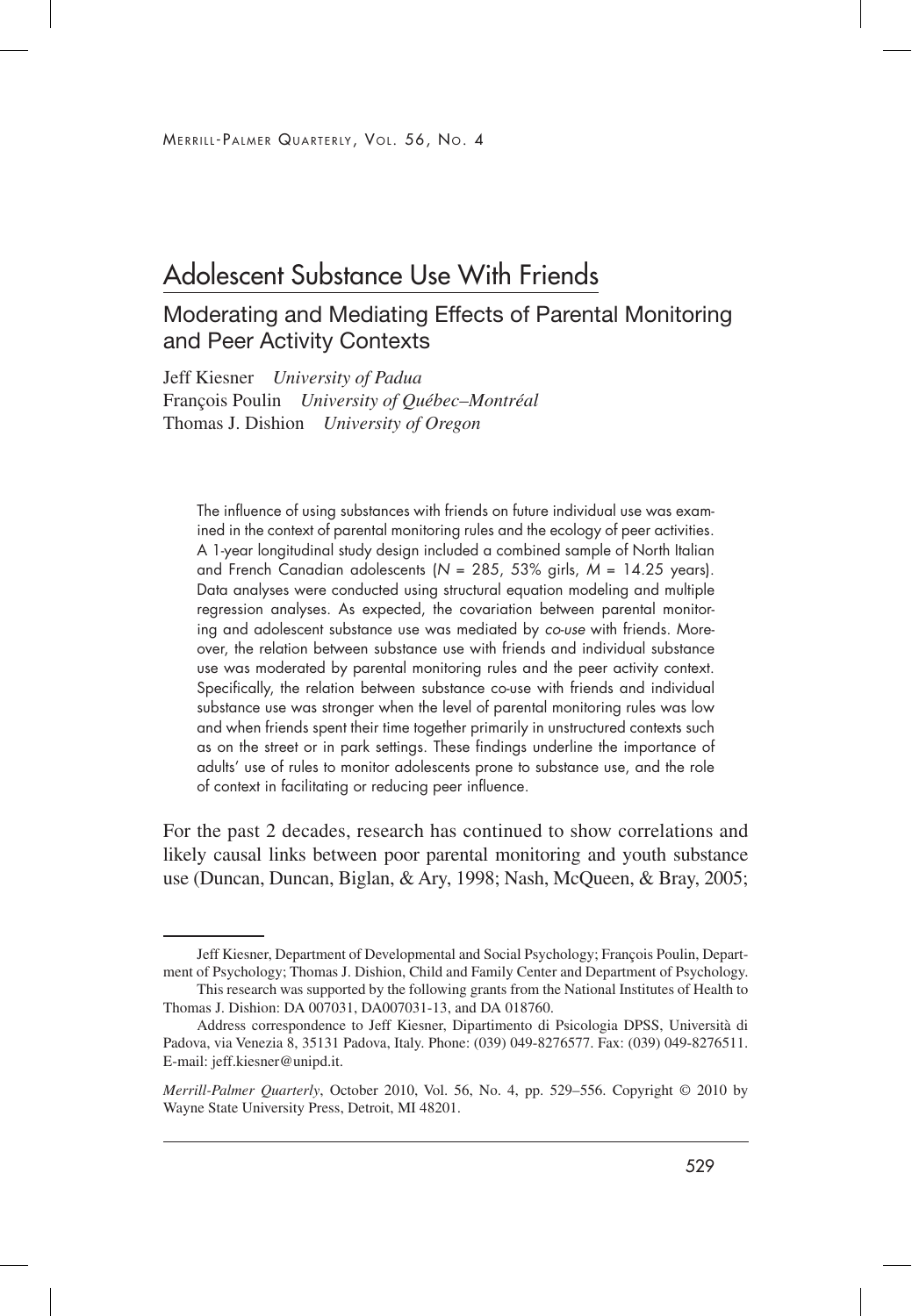Steinberg, Fletcher, & Darling, 1994) and between having substance-using friends and individual substance use (Andrews, Tildesley, Hops, & Li, 2002; Ashby Wills & Cleary, 1999; Nash et al, 2005; Prinstein, Boergers, & Spirito, 2001; Steinberg et al., 1994). Research has also demonstrated that these two social contextual variables affect each other and likely interact as risk factors in predicting youth substance use (Dishion, Nelson, & Bullock, 2004; Fletcher, Steinberg, & Williams-Wheeler, 2004; Steinberg et al., 1994). In addition, it has been suggested that the specific contexts in which an individual spends time with friends (e.g., in school vs. out of school) may be important for understanding how peers influence one another (Kiesner & Pastore, 2005; Kiesner, Poulin, & Nicotra, 2003). For example, after-school unsupervised time with friends is a high-risk context for the initiation and growth of adolescent substance use (Dishion, Bullock, & Kiesner, 2008; Friedman, Lichtenstein, & Biglan, 1985).

The present study extends our understanding of these processes by examining the following predictors of individual substance use: substance couse with friends, parents' rules that facilitate monitoring, and peer activity contexts. The focus of this work is on considering peer activity contexts and parent monitoring rules, in terms of mediation and moderation of risk factors associated with adolescent substance use.

## *Peer Influence, Peer Contexts, and Parental Monitoring*

In recent decades, a great deal of research has examined the potential for friends' influence on adolescent substance use. The basic idea is that having substance-using friends puts an individual at risk for the initiation or escalation of substance use. For example, research has shown that affiliation with substance-using peers can lead to both initiation and escalation in tobacco and alcohol use during adolescence (Urberg, Degirmencioglu, & Pilgrim, 1997). In addition to effects observed during adolescence, Dishion and Owen (2002) demonstrated that peer influence on substance use (considering a general deviant peer process construct) extends from early adolescence (13–14 years) to young adulthood (20–23 years), an effect partially attributable to continuity in delinquent peer affiliation. Although most research has relied on cross-lag panel designs (e.g., Time 1 peer substance use predicting Time 2 individual substance use), Dishion and Medici Skaggs (2000) demonstrated temporally covarying bursts in exposure to deviant peers and individual substance use. Thus, in addition to long-term trends in substance use, short-duration bursts in substance use also appear to depend on peer contacts (Dishion & Medici-Skaggs, 2000). These studies and others (e.g., Aloise-Young, Graham, & Hansen, 1994;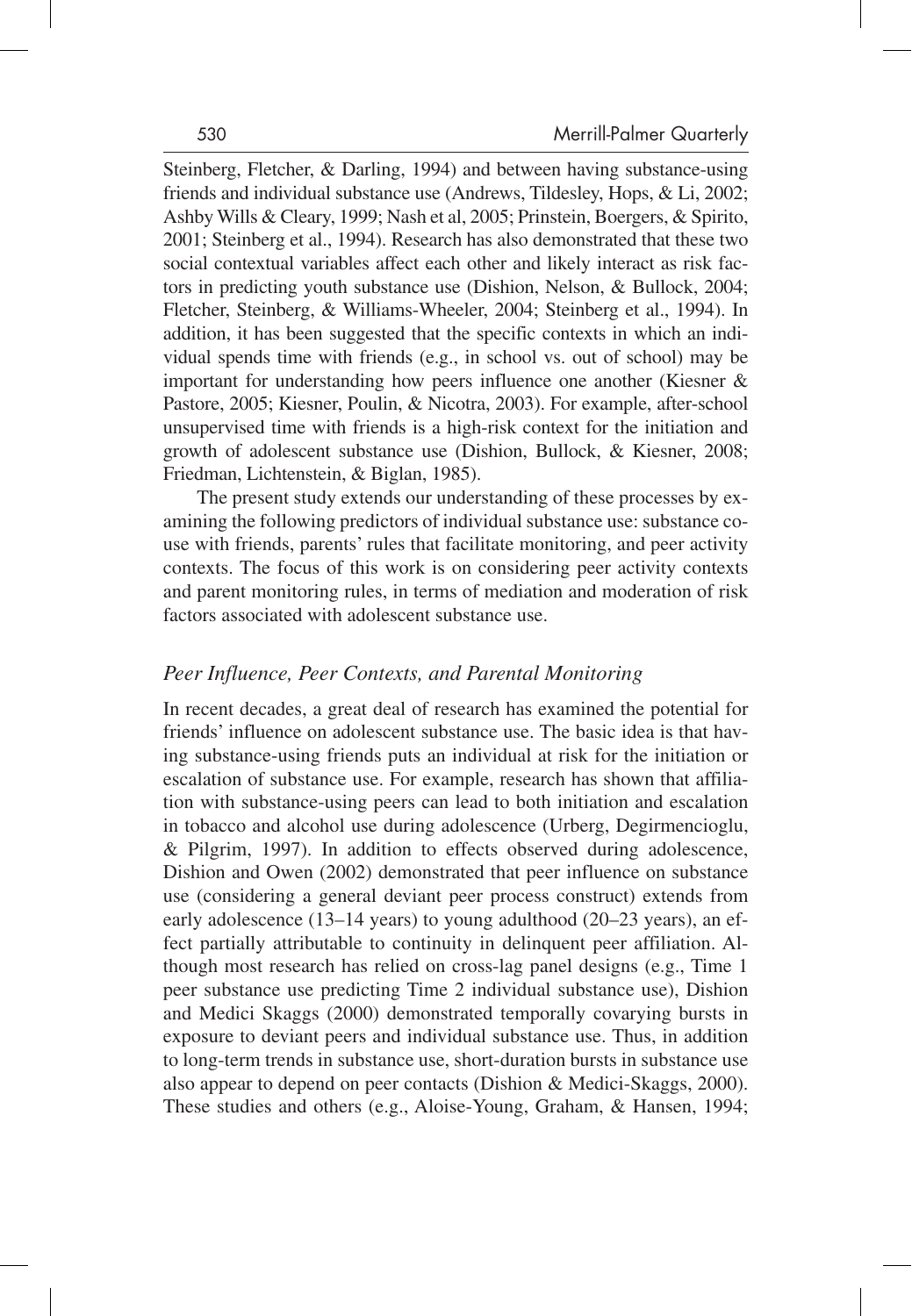Andrews et al., 2002; Ashby Wills & Cleary, 1999) provide strong evidence that friends play a central role in individual initiation, escalation, and shortterm temporal variations in substance use.

Although the evidence that peers play a central role in adolescent substance use is very convincing, several important factors require further study. The first regards how peer substance use is conceptualized and measured. A consistent feature of the research on peer involvement in substance use is that individual substance use and the friends' substance use are measured as two separate variables. Significant associations across time are then interpreted as signs of influence between the individual and their friends. However, an unspecified assumption is that the adolescent and their friends actually engage in substance use together. A surprising omission in the empirical literature on peer influences on adolescent substance use is to actually measure episodes where youth are in fact using drugs in the company of their identified friends: that is, measuring the coincidence of use or, in other words, *co-use.* The underlying idea is that individual substance use can sometimes occur with close friends but may not always occur with those close friends, and that distinguishing between the general case of individual use and the specific case of co-use will provide more detailed and relevant information for understanding substance-use development. The scarce research conducted on this issue has documented that, for most youth, the first episode of substance use was in a situation of mutual initiation with a friend (Friedman et al., 1985). We argue here that co-use with friends is an important construct that reflects more adequately the notion that shared activities with friends represent developmentally important experiences for high-risk behaviors.

The second important factor that requires further study is the context in which peer relations and friendships occur. Although past research considering routine activities of youth has considered how and where youth pass their time (e.g., Osgood, Wilson, O'Malley, Bachman, & Johnston, 1996), research on *peer relations* and peer influence generally has not considered this construct. Thus, whereas it has been shown that going on car rides just for fun, unstructured time with friends, going to parties, and going out in the evening are associated with higher levels of criminal behavioral and drug use (Osgood et al, 1996), research has not examined whether the contexts in which peers spend time together moderate the potential for peer influence. Contexts may be important because each one provides a different level of adult supervision and, thus, different opportunities for delinquent behavior, reinforcement for delinquent behavior, and peer influence. Supporting the idea that context is important, research has shown that peer homophily on measures of antisocial behavior depends on context (in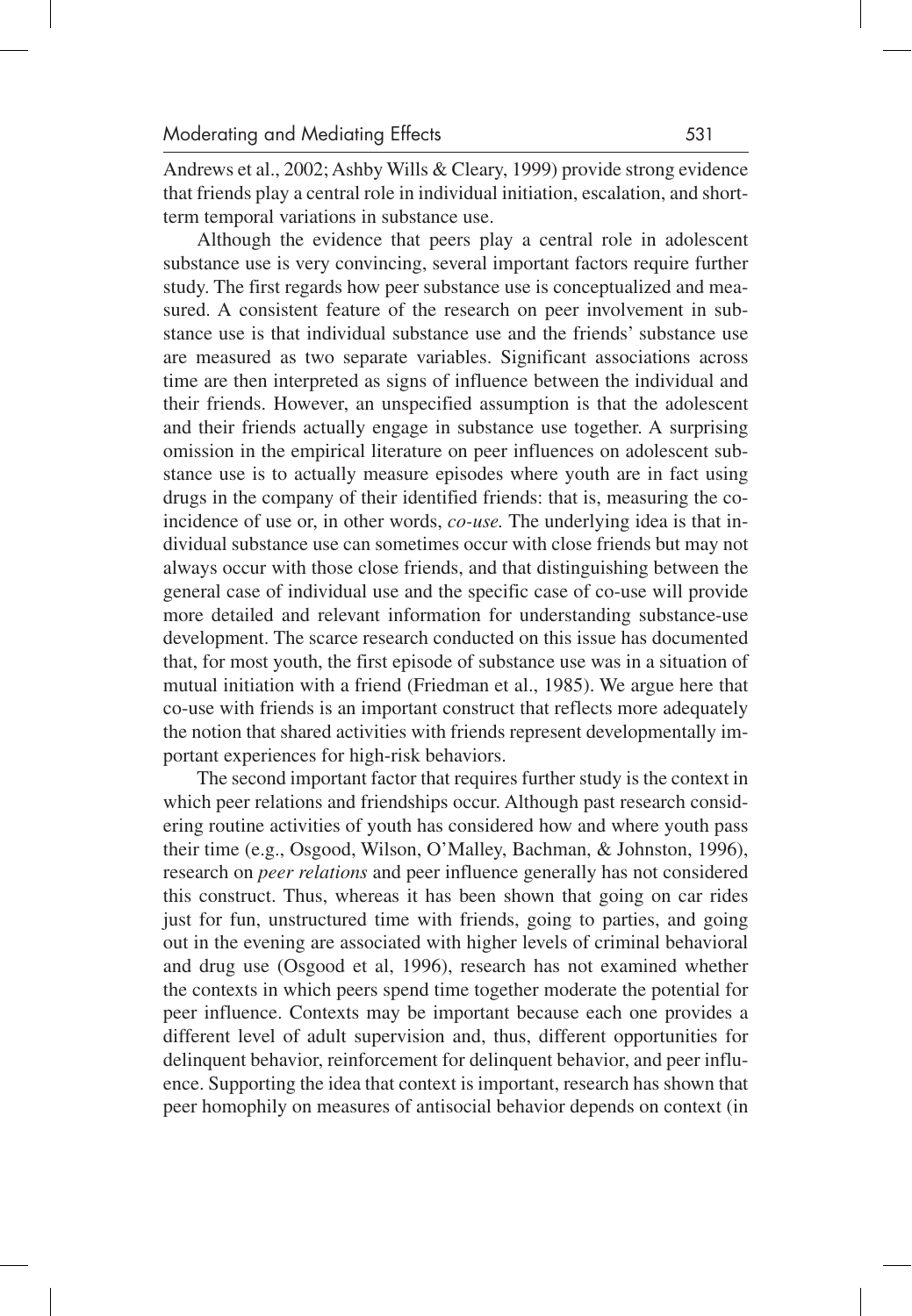school vs. out of school; Kiesner et al., 2003), that the relation between antisocial behavior and peer acceptance depends on context (in class vs. out of class; Kiesner & Pastore, 2005), and that youth who met their first "very important person" (peer) in the neighborhood and who spent most of their time with that peer in their free time (as opposed to during school) showed the highest scores on antisocial behavior (Kiesner, Kerr, & Stattin, 2004). These findings support the idea that the context of the peer relations may be important in determining the type and degree of influence resulting from peer relations.

The third important factor that requires further study regards control and supervision imposed by the parents, generally referred to as *parental monitoring* (Patterson, 1982; Patterson & Stouthamer-Loeber, 1984). During the past 2 decades, research has documented the empirical covariation between parental monitoring practices and youth substance use (Duncan et al., 1998; Fletcher et al., 2004), including early-onset substance abuse (Chilcoat & Anthony, 1996; Chilcoat, Dishion, & Anthony, 1995). This base of research supports the idea that parenting behaviors may increase or decrease risk for youth involvement in substance use. However, recent theorists have suggested that measures of parental monitoring have frequently focused on how well informed parents are rather than on actual supervision and control of youth behavior (Stattin & Kerr, 2000), and thus interpretation of some studies remains ambiguous with regard to inferring causation. Because of this criticism of past research, our study focused on rules and expectations imposed by parents regarding youth behavior.

## *Integrating Context With Parent and Peer Influence*

Parallel to the research on peer influence and parental monitoring, researchers and theorists have attempted to integrate parenting effects and peer effects into a broader framework that includes either mediation or moderation. For example, research has supported a mediational model in which inadequate parental monitoring is proposed to increase the risk of youth delinquency because it allows the child or adolescent to associate with delinquent peers (Chung & Steinberg, 2006; Dishion, Patterson, Stoolmiller, & Skinner 1991; Snyder, Dishion, & Patterson, 1986). This model has been empirically validated in the United States across ethnic samples of American Indians, Hispanics, and North American Whites (Barrera, Biglan, Ary, & Li, 2001). Although these studies focused on general constructs of antisocial behavior, other research has provided support for this mediational model also considering substance use (Dishion, Capaldi, Spracklen, & Li, 1995; Dishion & Loeber, 1985).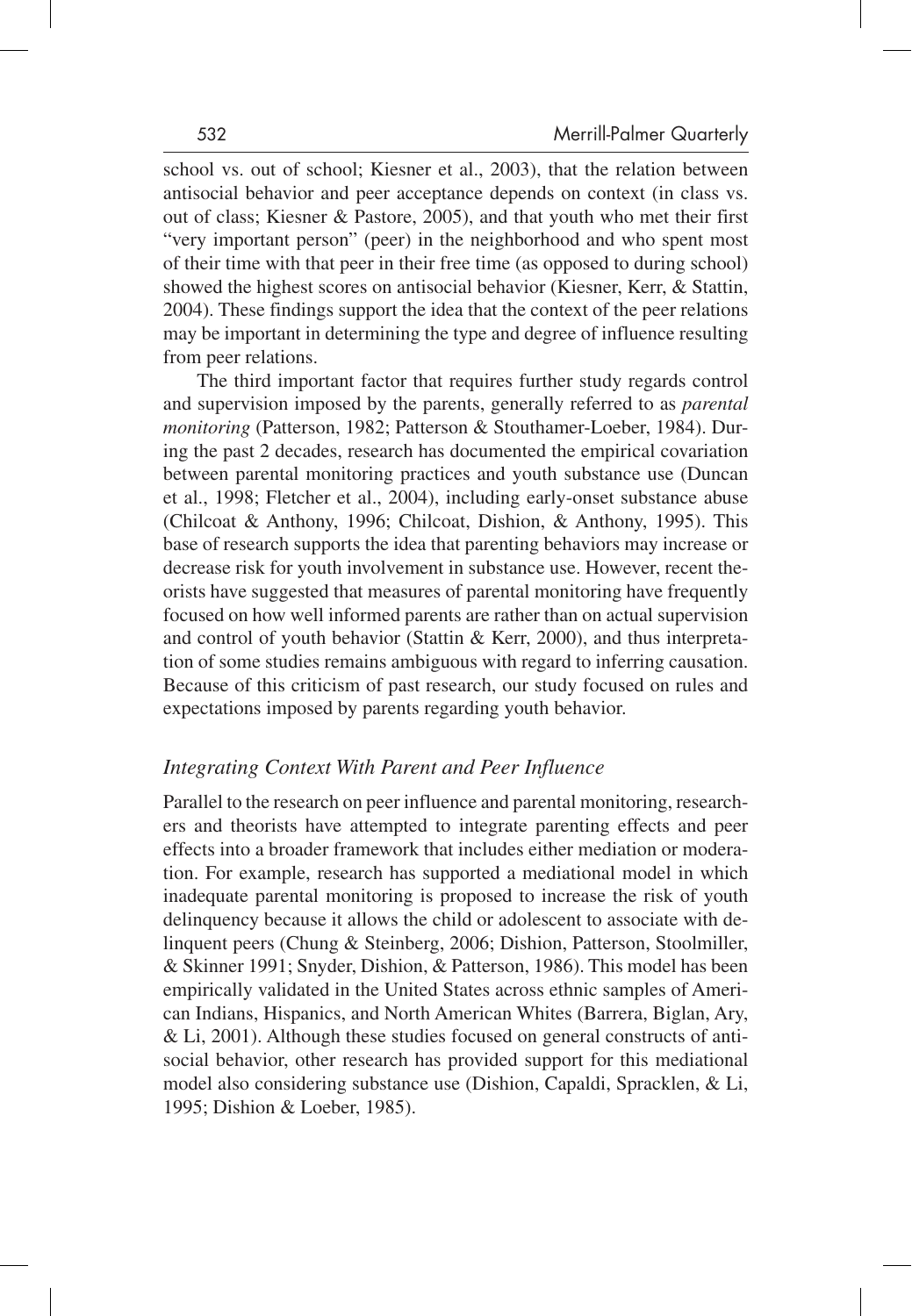In addition to using a mediation model, a second possibility for integrating parent and peer effects is to use a moderation model. That is to say, the effect of one variable may depend on the level of a second variable in predicting individual escalation. Dishion et al. (2004) provided support for this idea by showing a significant interaction between delinquent peer involvement and changes in family management practices when predicting both antisocial behavior in general and marijuana use in particular. Specifically, friendship influence on problem behavior was most pronounced for boys whose parents had decreased their family management practices. Consistent with these results, Mounts and Steinberg (1995) found that effects of peer drug use on individual drug use during adolescence was moderated by parenting style: Low levels of authoritative parenting were associated with the highest level of peer influence. Similarly, Galambos, Barker, and Almeida (2003) found that parental control slowed the increase of externalizing behaviors among adolescents with deviant peers; and Barnes, Hoffman, Welte, Farrell, and Dintcheff (2006) found that high levels of monitoring/disclosure decreased the slope for alcohol misuse among adolescents with delinquent peers. Finally, Farrell and White (1998) found that the effects of peer pressure for drug use were moderated by family constitution, with peer influence being stronger for adolescents who were living with the biological father absent and stepfather present than for adolescents whose biological father was living in the home. Although the presence of a father is not a direct indicator of parental monitoring, the absence of one parent may be associated with less overall parental monitoring.

Results of one study supported both mediation and moderation (Nash et al., 2005). The researchers found that a family environment construct (including parental monitoring) had negative effects on adolescent substance use directly and indirectly, via mediation through peer influence on substance use. Moreover, the effect of peer influence was also moderated by the family environment construct: Positive family environment was associated with weaker peer influence effects on substance use.

However, not all research testing for mediation and moderation has found evidence for these effects. For example, although Steinberg et al. (1994) found evidence for effects of both parental monitoring and peer influence on individual substance use, their study did not provide support for either mediation or moderation among these two constructs. Similarly, Kim, Hetherington, and Reiss (1999) found only very weak support for a mediational effect of parental monitoring on externalizing behaviors (not on substance use) passing through peer delinquency (note that this effect was found only for stepfather monitoring of girls). Thus, further research is needed to clarify under what conditions such effects exist.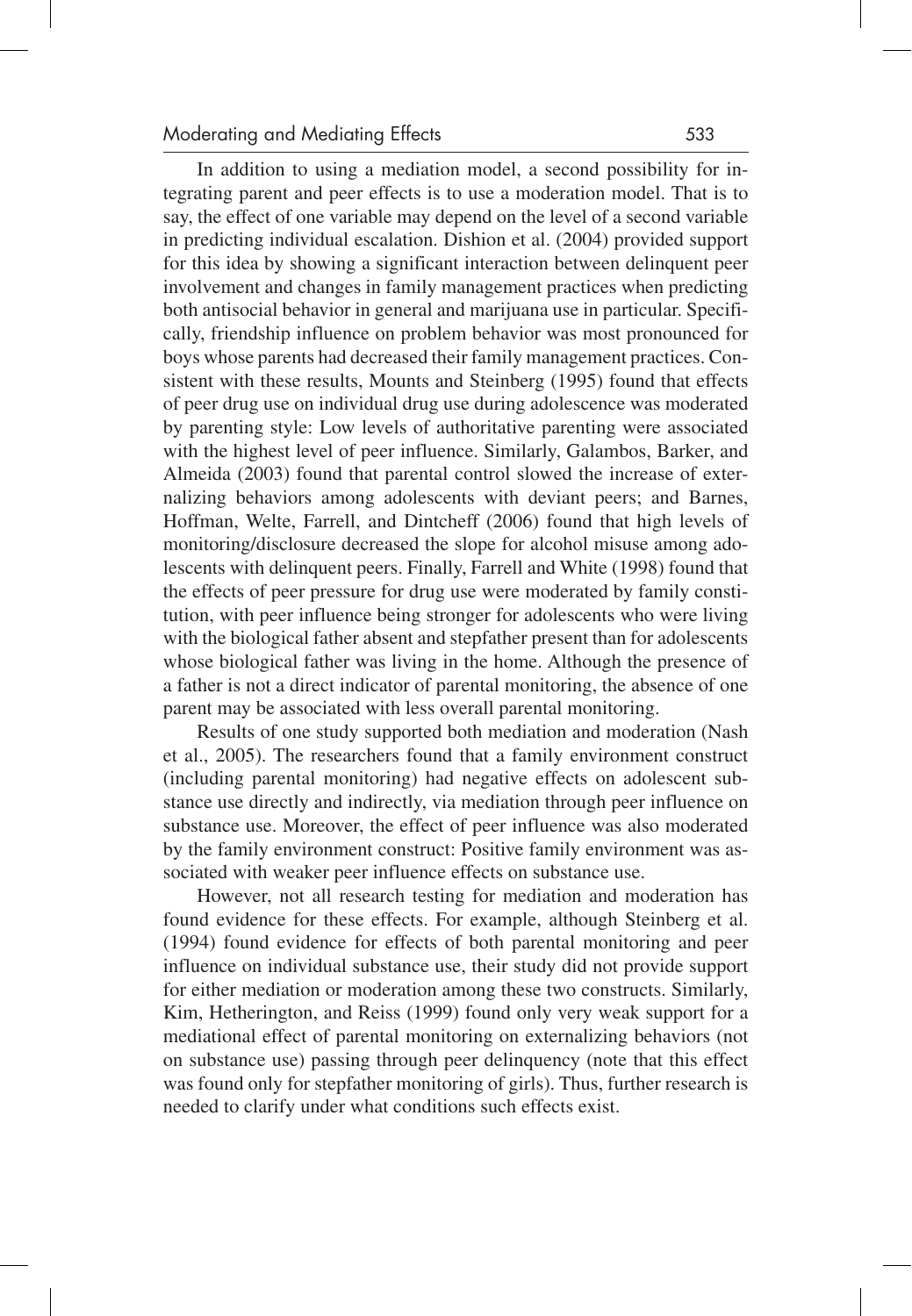In addition to potential moderation of friends' influence by parental monitoring, the context in which youth spend time with their friends may also moderate the potential for peer influence. For example, a youth may have delinquent friends and may engage in activities such as substance use with those friends, but if these individuals spend most of their time together only at school, then the potential for peer influence leading to individual escalation in substance use may be small. On the other hand, if most of their time together is spent on the streets, then the potential for peer influence on substance use may increase. Because parental monitoring rules and peer context are likely to be correlated (youth who are not monitored by their parents may spend more time with peers in the street/park settings), a test of this hypothesis must control for the main effect of parental monitoring rules and the interaction between parental monitoring rules and delinquent peer affiliation.

## *Gender Differences*

Because gender differences have previously been found with regard to substance use (Andrews et al., 2002) and peer relations variables (Rose & Rudolph, 2006), gender will also considered in the present study. It should be noted, however, that past research has generally not found gender differences regarding peer influences on substance use (for example, see Andrews et al., 2002; Aloise-Young et al., 1994; Urberg et al., 1997). Thus, there is little evidence that peer influences on substance use are conditioned by gender. Moreover, because we had no specific a priori hypotheses regarding interactions between gender and the other variables considered in this study, and because of the high number of possible interactions, our treatment of these interactions should be considered exploratory.

## *This Study*

The goal of this study was to integrate theoretically diverse approaches to understanding youth substance use by considering mediated and moderated effects among parental monitoring, drug use with friends, and peer activity contexts. Parents' use of rules to define expectations for adolescent behavior was used as an indicator of parental monitoring (*control* as defined by Stattin and Kerr, 2000). In contrast to typical approaches to measuring peer substance use, we measured the adolescents' use of substances *with* specific close friends. Our measure of peer activity contexts was defined in terms of whether the individual spends most of his or her time with specific friends in school or in the street/parks setting. It was hypothesized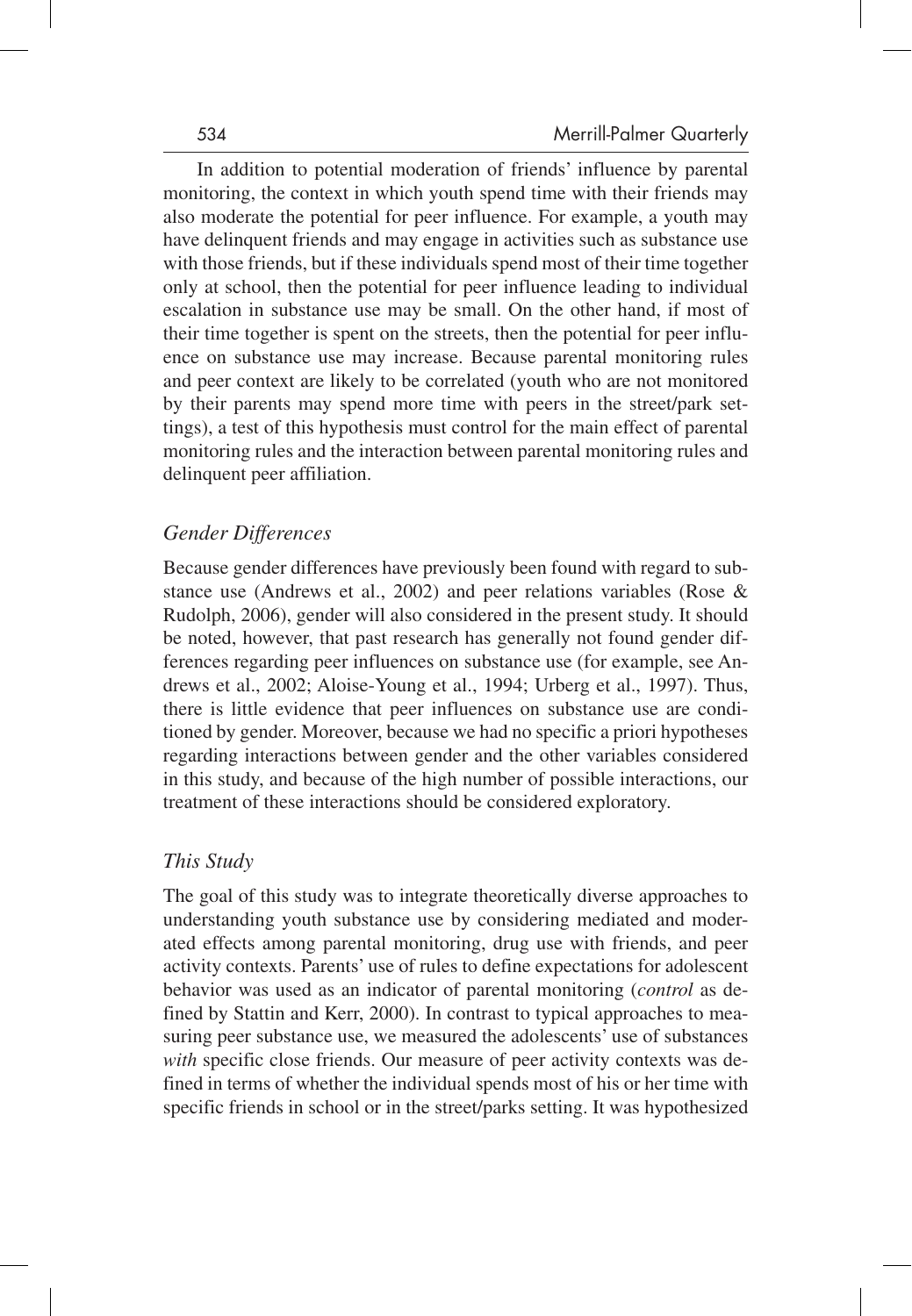that (a) substance co-use (with friends) would mediate the relation between parental monitoring rules and individual substance use, (b) high levels of rules would attenuate the relation between co-use and individual use, and (c) time spent with friends in the streets/parks would be associated with a stronger correlation between co-use and individual use. As already described, we also consider gender and its possible interactions with other predictors. These relations were examined by using both concurrent and longitudinal data. To test these research questions, a combined sample of Italian and French Canadian adolescents was used. Using a geographically and culturally diverse sample helps increase confidence in the results and provides a greater degree of generalizability. In addition to testing the hypotheses by using the combined sample, the structural equation models were conducted on each sample separately and provided strong evidence of its replicability.

Participants were recruited in the eighth grade and assessed once in the eighth grade (T1) and once in the ninth grade (T2). Thus, the present data represent a 1-year longitudinal study with two assessment waves.

## **Methods**

#### *Participants*

For both the Italian and French Canadian samples, letters were sent to the parents of all eighth-grade students in the participating middle schools. These materials explained the nature of the study and invited parents to sign a letter of informed consent if they agreed that they and their child would participate.

For the Italian sample, two middle schools participated, with a total of 244 eighth-grade students (i.e., potential participants). Signed consent letters were returned for 152 students (62% of all potential participants). Of these, 69 (45%) were girls and 83 (55%) were boys. Their average age was 14 years. Almost all participants ( $n = 146$ ; 96%) indicated that they had been born in Italy and that their native language was Italian.

For the French Canadian sample, two middle schools participated, with a total of 260 eighth-grade students (i.e., potential participants). Signed consent letters were returned for 151 students (58% of all potential participants). Of these, 90 (60%) were girls and 61 (40%) were boys. Their average age was 14.55 years. Most participants  $(n = 123; 81\%)$  indicated that they had been born in Canada. This sample, however, demonstrated more variability with regard to native language, with 96 (64%) reporting that French was their native language, 16 (11%) Spanish, 9 (6%) Creole,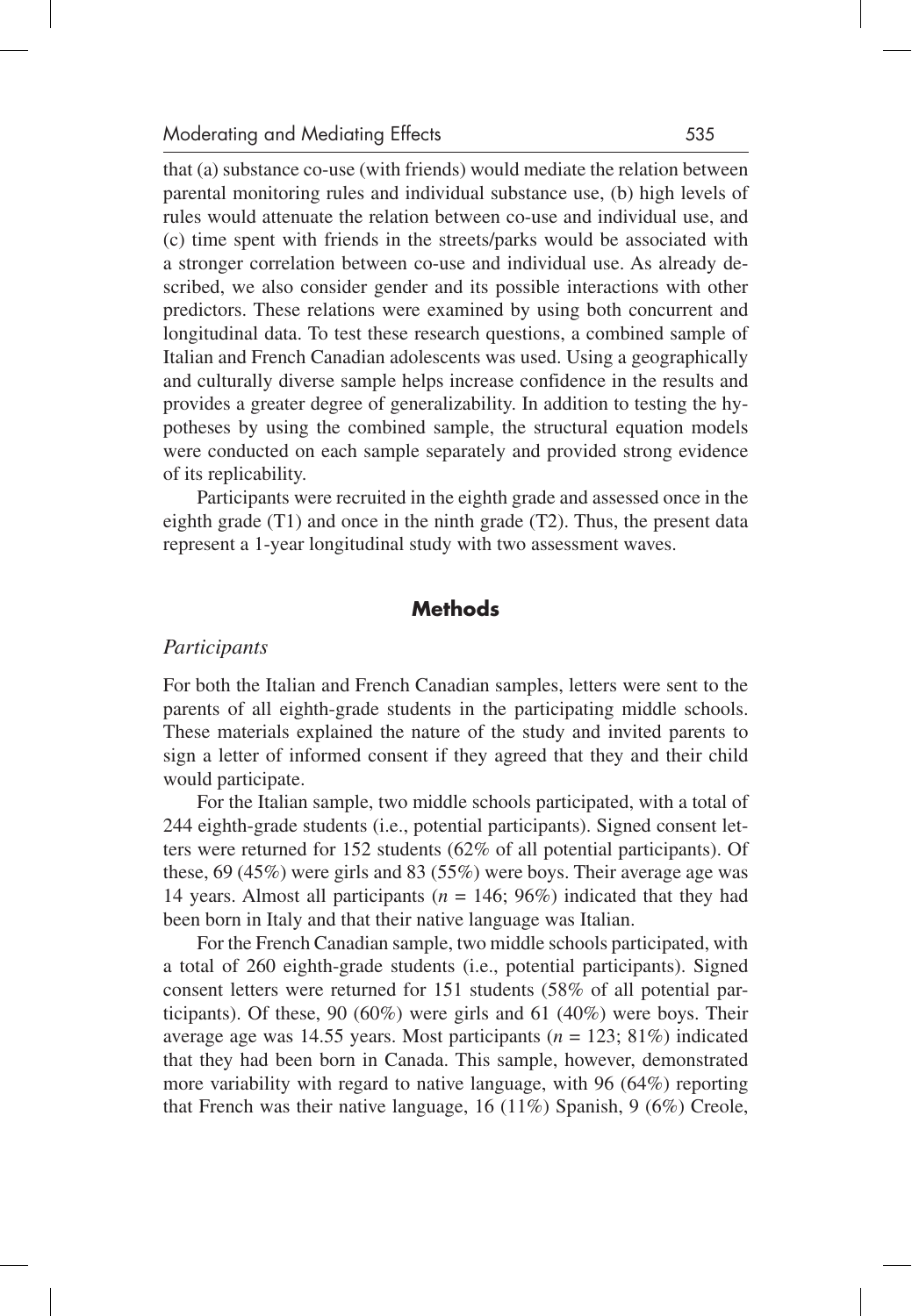4 (3%) Vietnamese, 4 (3%) English, 4 (3%) Portuguese, 2 (1%) Chinese, 1 Italian, and 15 (10%) some other language.

These data show that the Italian sample was quite homogeneous with regard to nationality and native language, and that the French Canadian sample was more diverse. Moreover, although the mean ages of these samples seem very similar, the French Canadian sample demonstrated more variability also on this measure: 90% of the Italian sample were 14 years old, nearly 10% were 15, and 1 participant was 16, whereas, for the Canadian sample, 58% were 14 years old, 31% were 15, 8% were 16, and nearly 3% were 17.

At T1, 12 parents from the Italian sample and 11 parents from the Canadian sample did not return the parent report questionnaire. Thus, at T1, parent data were available for 140 families in the Italian sample and 140 in the Canadian sample (92% of participating families). At T2, data were available for 142 of the Italian youth (93%), 124 of the Italian parents (82%), 144 of the Canadian youth (95%), and 143 of the Canadian parents (95%). Thus, the amount of missing data was very low and retention was very high for both samples.

Data collection for the two samples was separated by 1 year, but all assessments were performed at the same time of the year, with the Canadian sample being recruited and assessed first, followed by the Italian sample. Because the same procedures and measures were used for both the Italian sample and the French Canadian sample, in the following section we first present a general description of the procedures and measures and then provide relevant information specific to each sample (e.g., descriptive statistics).

Descriptive statistics cited in the following section are based on all available data at each wave and for each measure. Listwise exclusion was used in all analyses presented in the Results section, so that if data were missing for a participant on one variable in that analysis, then she or he was excluded from that analysis.

#### *Measures*

*Parental monitoring rules.* To measure parental monitoring rules, we used both child and parent reports on the five-item Control subscale of the Parent Monitoring measure developed by Stattin and Kerr (2000; Kerr & Stattin, 2000). Although the items are the same as those used by Stattin and Kerr, we use the term *rules* because it more accurately captures the content of the scale items (for specific wording of all items, see Kiesner, Dishion, Poulin, & Pastore, 2009). The same items were used for both the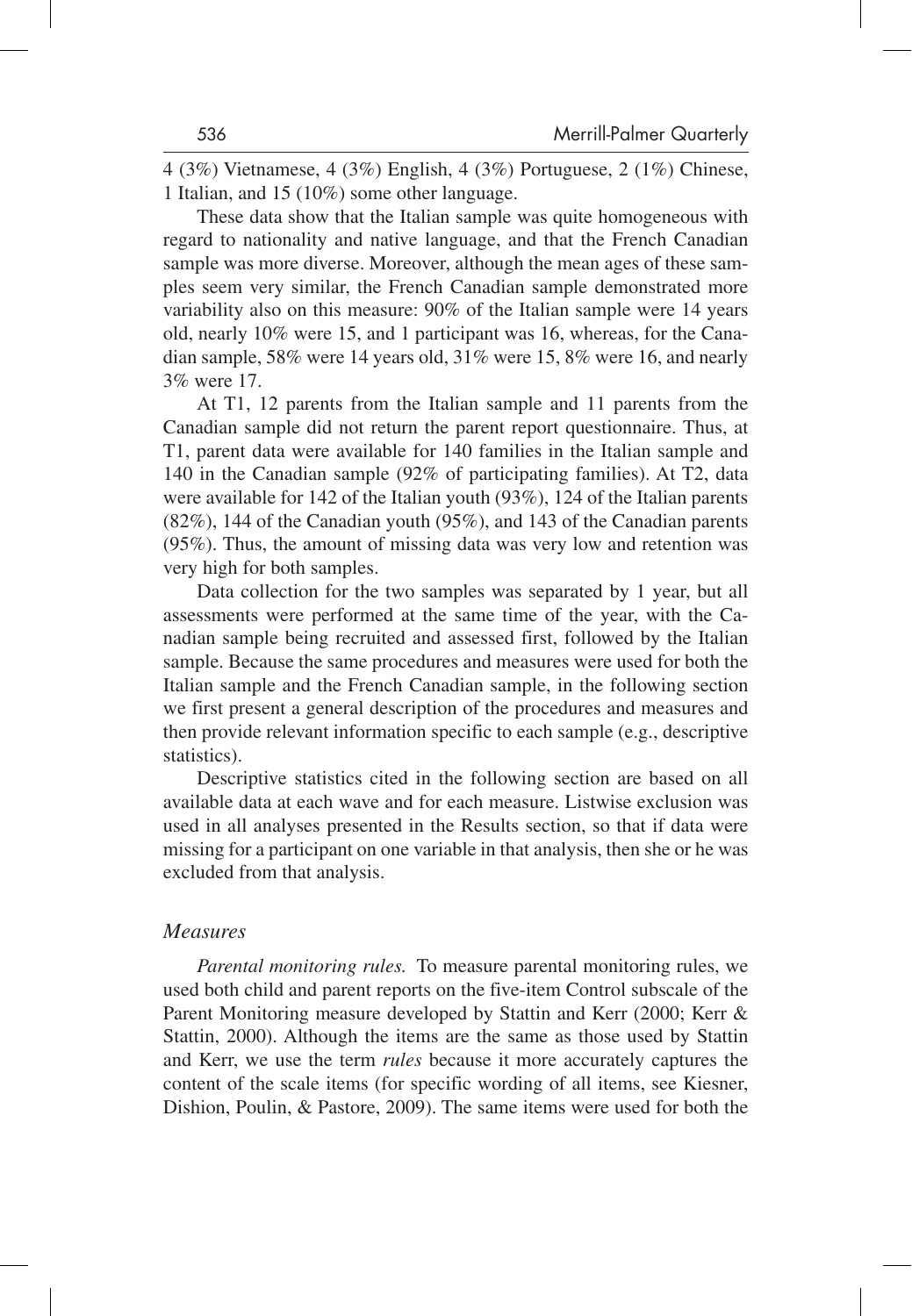child report and the parent report. A 5-point response scale was used for all five items. Although the wording of the five responses was adapted for each item, the overall ratings were the following:  $1 =$  almost never,  $2 =$  rarely,  $3 =$  sometimes,  $4 =$  often, and  $5 =$  very often. This subscale, across both child report and parent report, across both assessment waves, and across both samples demonstrated adequate internal reliability, with Cronbach's alphas ranging from  $\alpha = .60$  to  $\alpha = .85$ . The final score used for analyses was the average of the child and parent reports (correlations between child and parent reports:  $r = .28$  at T1, and  $r = .42$  at T2.

As previously reported (Kiesner et al., 2009), in both years of data, Italian youth and parents both reported higher levels of rules than did the Canadian youth and parents.

*Youth self-report of substance use.* To measure youth substance use, we implemented a self-report scale asking how often in the past month the youth had smoked cigarettes; drunk beer, wine, wine coolers (for the Italian sample, we used the term *spritz,* which is similar to a wine cooler), or hard alcohol; and smoked marijuana. Thus, a total of six items contributed to this scale (one item for each substance). Responses were on a 14-point scale ranging from "0" to "41 or more times" in the past month. This scale demonstrated adequate internal consistency for both the Italian sample (standardized  $\alpha$  = .75 at T1, standardized  $\alpha$  = .81 at T2) and the Canadian sample (standardized  $\alpha$  = .85 at T1, standardized  $\alpha$  = .74 at T2). Because of differences in the frequency distributions across substance types, the item scores were standardized before being combined into a scale score. This strategy was used within each sample, and therefore both samples had a mean level of substance use equal to zero, and no group comparisons could be tested. However, it should be noted that there were fairly large differences across the groups in terms of the percentage of youth who reported having *ever* used each substance. Specifically, for the Canadian sample, 49% had smoked cigarettes, 66% had drunk beer, 72% had drunk wine, 56% had drunk wine coolers, 46% had drunk hard alcohol, and 39% had smoked marijuana, whereas for the Italian sample, 32% had smoked cigarettes, 54% had drunk beer, 59% had drunk wine, 35% had drunk wine coolers (spritz), 30% had drunk hard alcohol, and 3% had smoked marijuana. Thus, in all cases, a larger percentage of the Canadian youth reported having ever used the specific substance, with differences ranging from 12 to 36 percentage points. This same pattern was also observed at T2, with a higher percentage of Canadian youth using all types of substances, compared with the Italian sample.

*Substance co-use with friends.* Youth participants were asked to report who their "five most important friends" were. Although participants were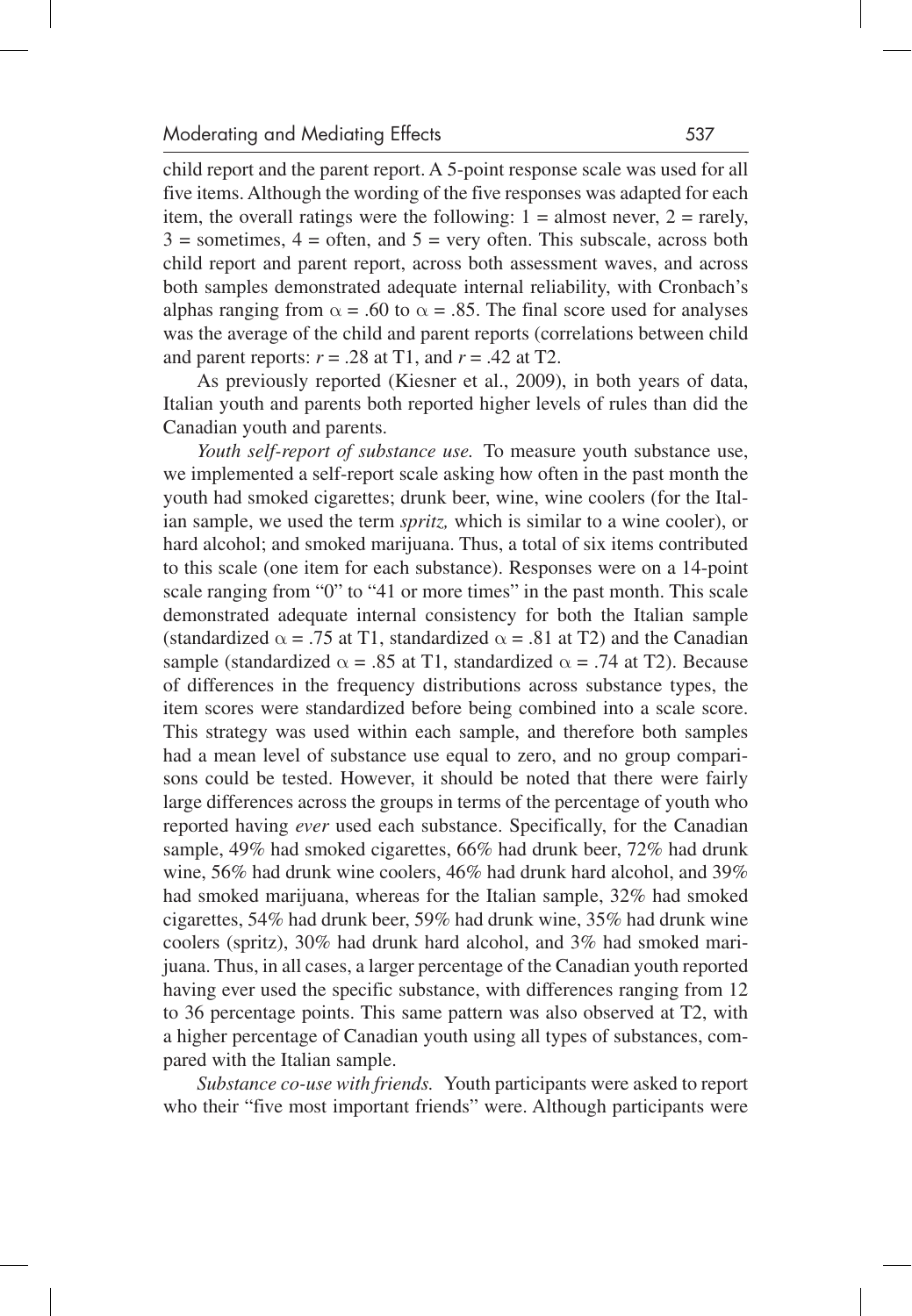asked about their five most important friends, this study focused on the first two of these friends (the reason for this is explained in the Peer Activity Context section). Using three separate questions, participants were asked whether they ever used tobacco, alcohol, and marijuana with each friend (e.g., "Have you ever drunk alcohol with this friend?"). Responses were either yes or no, and coded as "no" = 0 and "yes" = 1. This score is based on only the first two best friends. Responses to these three questions were averaged together for each friend and then averaged again across friends. Therefore, a participant would have a score of 0 if they responded "no" to all three questions for both friends, and a score of 1 if they responded "yes" to all three questions for both friends. The average for T1 was *M* = .17 (*SD*  $= .26$ ), and for T2 was  $M = .25$  (*SD* = .32). Note that this score is not a measure of whether the target child believes their friend uses each substance, but whether they use each substance together. Therefore, this variable is named *substance co-use with friends.*

*Peer activity context.* In addition to asking about substance use with each friend, we asked where they spent most of their time with each friend (one question for each friend). Response options regarding where they spend most of the time together included school, home, the other's home, street/park, organized sports, organized extrascholastic activities, youth center, shopping mall, video-game center, cinema, church, or other. Participants were asked to select only one of these options. For this study, we were interested in the school context and the street/park context. These contexts were the focus because past research has focused most often on school friends, although research has shown that out-of-school peers and unsupervised street settings are associated with higher levels of problem behavior (Kiesner et al. 2004). Moreover, the school and street/park settings were the most commonly reported by youth as their peer activity context, and thus more data were available for these contexts. Combined, the school and street/park settings accounted for 70%–83% of the peer activity contexts for both the first and the second best friends at both T1 and T2. Specifically, the distributions for these two contexts were as follows: T1 best friend (school =  $39.3\%$ , street/park =  $30.5\%$ ), T1 second-best friend  $(\text{school} = 47.2\%, \text{ street/park} = 23.2\%);$  T2 best friend  $(\text{school} = 47.7\%),$ street/park =  $28.3\%$ ), and T2 second-best friend (school =  $50.4\%$ , street/ park =  $33.1\%$ ). All other contexts accounted for  $10\%$  or less of the peer contexts.

This information was used to create a dichotomous variable indicating whether the individual reported spending most of the time with their first two best friends in the school setting or in the street/park setting. Specifically, to be in the category of "street/park" the individual must have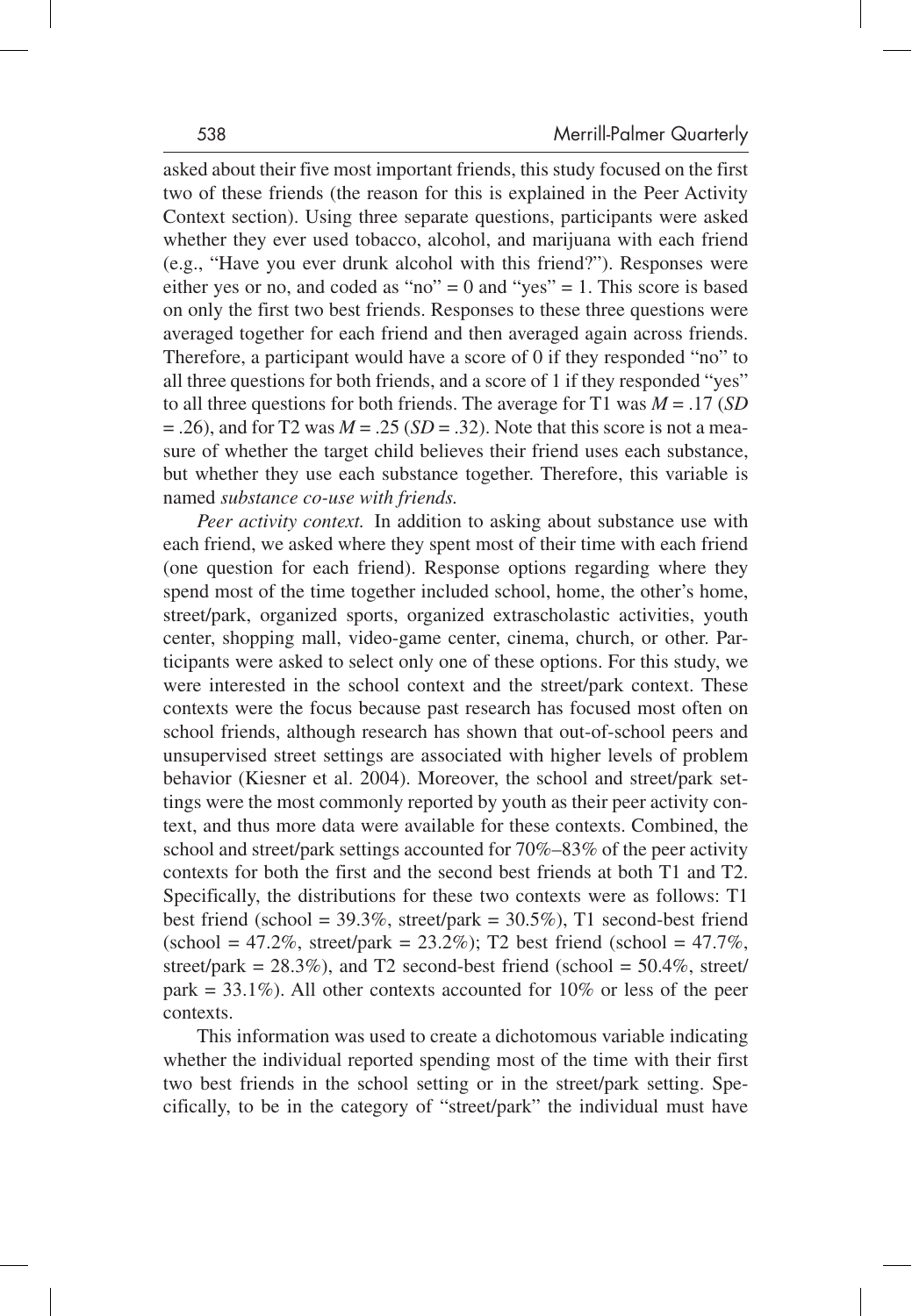reported spending most of the time with both friends in *that* setting, and to be in the category "school" the individual must have reported spending most of the time with both friends in that setting. If the individual reported spending most of the time at school with one friend and in the street/park with the other friend, that individual was not included in the analyses focusing on peer context (not all analyses included peer context). Because including more friends resulted in higher levels of participants who could not be categorized, we considered only the first two friends. Considering the T1 data, 189 participants were categorized into one of the two peer activity context groups (school context =  $127$ , street/park context =  $62$ ); considering the T2 data, 215 participants were categorized into one of the two peer activity context groups (school context = 130, street/park context  $= 85$ ). Thus, the number of participants who were *not* categorized were *n* = 114 (38%) at T1 and  $n = 88$  (29%) at T2. Participants who were included in these analyses were not different from the excluded participants on the measures of individual substance use or substance co-use with friends at T1 or T2 (all *t*s < 1.77).

Comparisons of peer activity contexts across the Italian and Canadian samples by using chi-square tests showed significant differences at both T1  $(\chi^2 = 15.09, p < .0001)$  and T2  $(\chi^2 = 16.40, p < .0001)$ . For both time periods, Italian youth were categorized into each peer activity context group (street/park, school) about equally as often, whereas the Canadian youth were more frequently categorized into the school context group (they reported spending most of the time with both friends in the school context).

*Teacher reports of youth problem behavior (T1 only).* The teacher report of problem behavior was based on a nine-item scale regarding general disruptive behavior in the classroom and affiliation with delinquent peers. Example items included "argues with or talks back to an adult," "yells at or calls others mean names," "argues a lot," and "appears to be using tobacco, drugs, or alcohol." Responses were on a 10-point scale ranging from 1 (not at all a problem) to 10 (clear and frequent signs). This scale demonstrated adequate internal consistency for both the Italian sample ( $\alpha$  = .92) and the Canadian sample ( $\alpha$  = .94). There was no significant difference between mean levels of teacher-reported problem behavior across the two samples:  $t = 1.10$ , *ns*;  $M = 2.46$ ,  $SD = 1.75$  for the Italian sample; and  $M = 2.72$ , *SD* = 2.3 for the Canadian sample. Teacher reports were not available for T2.

#### *Translation of Measures*

All measures were separately translated from English to Italian and French. This was conducted by individuals who were fluent in English and whose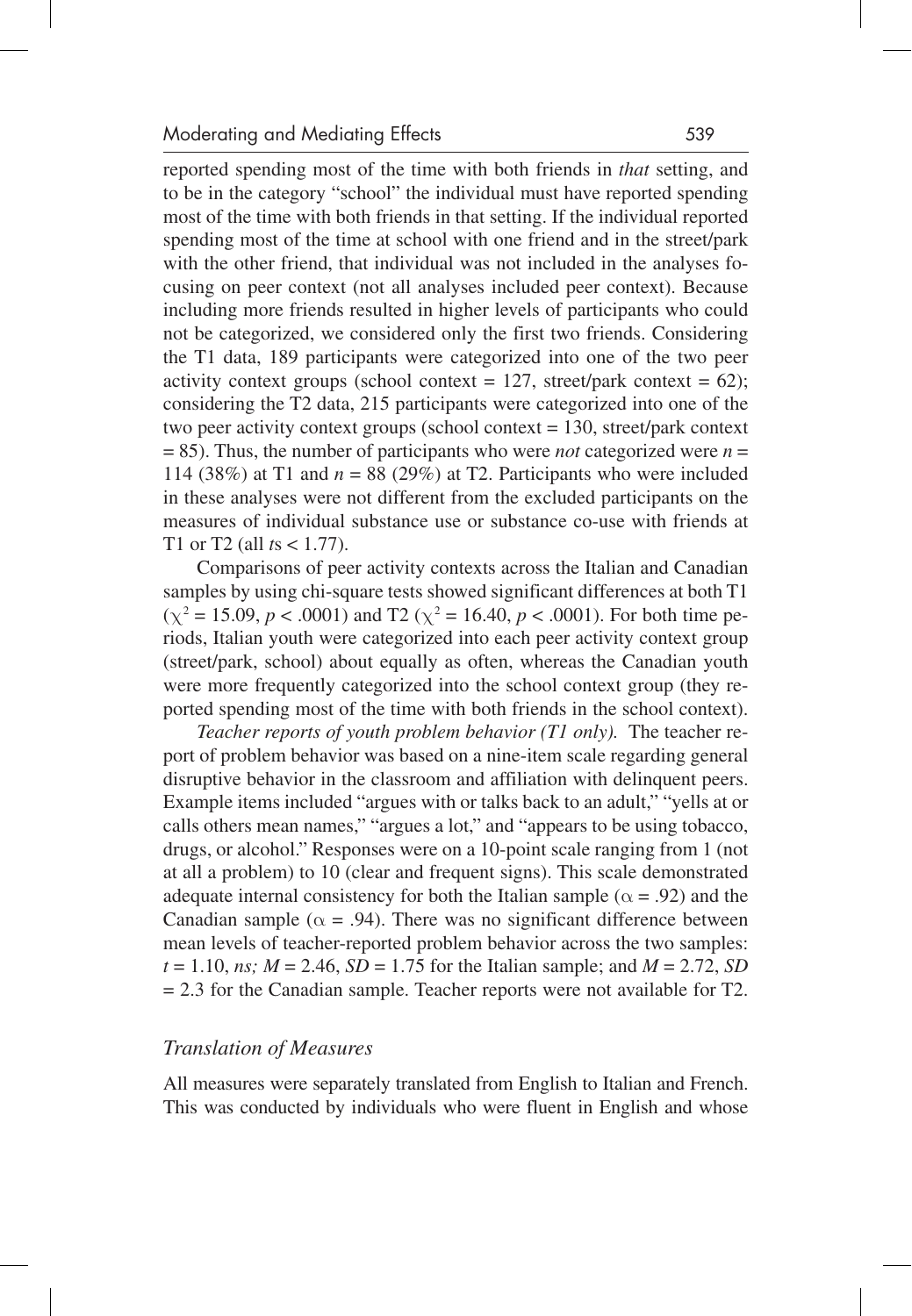first language was Italian or French. Following this initial translation, a back translation was conducted by a second person for each language. When differences were identified, they were discussed until agreement was established. Next, a person whose first language was French, and who was also fluent in Italian, then compared the Italian and French translations. Again, when questions about match were raised, these were discussed with the other individuals involved in the translation, until agreement was achieved.

## **Results**

The Results section is divided into three subsections. The first section briefly reports relevant descriptive statistics regarding the relations between context and substance use and parental monitoring rules. The second section examines the hypothesis that the relation between low levels of parental monitoring rules and individual substance use would be mediated by substance co-use with friends. The third section examines the hypothesis that parental monitoring rules and peer activity context will moderate the relation between substance co-use and individual substance use. These tests were conducted separately for both waves of data, as well as longitudinally.

## *Descriptive Statistics*

As expected, youth who reported spending most of the time with both best friends in the street/park setting showed higher levels of substance use than did those who spent most of the time with their friends in the school context, at both T1 ( $t = 3.15$ ,  $p < .01$ ; street/park  $M = .26$ ,  $SD = 1.00$ ,  $n = 62$ ; school  $M = -0.16$ ,  $SD = 0.47$ ,  $n = 127$ ) and T2 ( $t = 4.05$ ,  $p < 0.0001$ ; street/park *M* = .30, *SD* = .92, *n* = 85; school *M* = –.15, *SD* = .54, *n* = 130).

Also as expected, spending most of the time with friends in the street/ park setting was associated with a lower level of parental monitoring rules, at T1 (*t* = 2.37, *p* < .05; street/park *M* = 3.69, *SD* = .61, *n* = 62; school *M* = 3.92, *SD* = .59, *n* = 127) and T2 (*t* = 4.11, *p* < .0001; street/park *M* = 3.38, *SD* = .74, *n* = 85; school *M* = 3.79, *SD* = .63, *n* = 130).

Because we considered only the first two "most important friends," we could be missing important information from the other three friends that were not included. For example, the correlation between individual substance use and peer substance use could significantly increase if we considered all five friends rather than only the first two. This would occur, for example, if all substance use were done with the inclusive set of five friends. To test for this, we also calculated a substance co-use score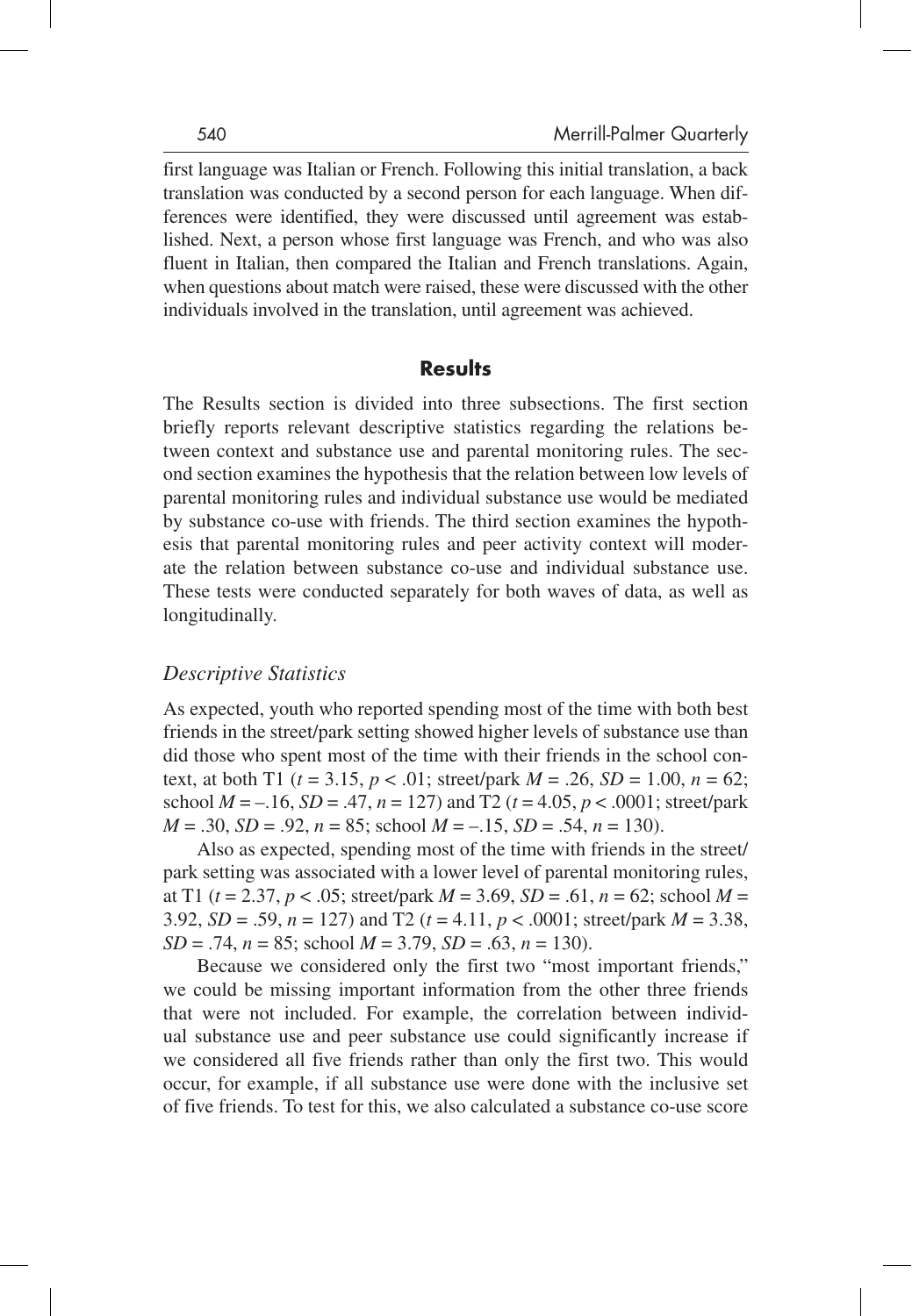including all five friends and compared the correlations between individual use and co-use when including only two friends and when including all five friends. The results were as follows: When considering only two friends the bivariate correlations were  $r = .66$  at T1 and  $r = .62$  at T2; whereas when all five friends were included in the co-use score the correlations were  $r = .69$ at T1 and  $r = .66$  at T2. Thus, whether two or five friends were included in the co-use score made very little difference. Additionally, the correlations between the co-use score including only two friends and the co-use score including all fives friends were  $r = .93$  at T1 and  $r = .95$  at T2. Thus, including only the first two friends provides essentially the same information as including all five friends. Finally, it should be noted that the correlations between individual use and co-use ( $r = .66$  for T1, and  $r = .62$  for T2) indicate that these two measures have between 38% and 44% of their variance in common. Thus, a significant portion of the variance in individual use is not in common with peer co-use. Together, these results indicate that individual use and co-use are not highly collinear, and they support the validity of including only the first two friends in the co-use score (i.e., there is no significant loss of information).

## *Are the Effects of Parental Monitoring Rules on Individual Substance Use Mediated by Substance Co-use?*

To test for mediation, we used a series of structural equation models (SEMs; Lisrel 8.7 [Jöreskog & Sörbom, 1996]) In these analyses, we used a nested-model approach to test whether increasingly complex models progressively improved the model fit. In the first model, only the stability coefficients were included, thus assuming that the three variables of interest were concurrently and longitudinally not associated with one another. In the second model, we added the direct effects of parental monitoring rules on individual substance use: T1 rules  $\rightarrow$  T1 individual use, T1 rules  $\rightarrow$  T2 individual use, T2 rules  $\rightarrow$  T2 individual use. In the third model, we added the direct effects of substance co-use on individual use: T1 co-use  $\rightarrow$  T1 individual use, T1 co-use  $\rightarrow$  T2 individual use, T2 co-use  $\rightarrow$  T2 individual use. Finally, in the fourth model, we added the direct effects of parental monitoring rules on peer co-use: T1 rules  $\rightarrow$  T1 co-use, T1 rules  $\rightarrow$  T2 co-use, T2 rules  $\rightarrow$  T2 co-use. Thus, in this fourth model, by allowing parenting effects on co-use, we are also allowing for the indirect effects of parental monitoring rules on individual substance use, passing through substance co-use. This final model is presented in Figure 1.

It should be noted that individual substance use likely has reciprocal effects on friends' substance use and parental monitoring rules, and thus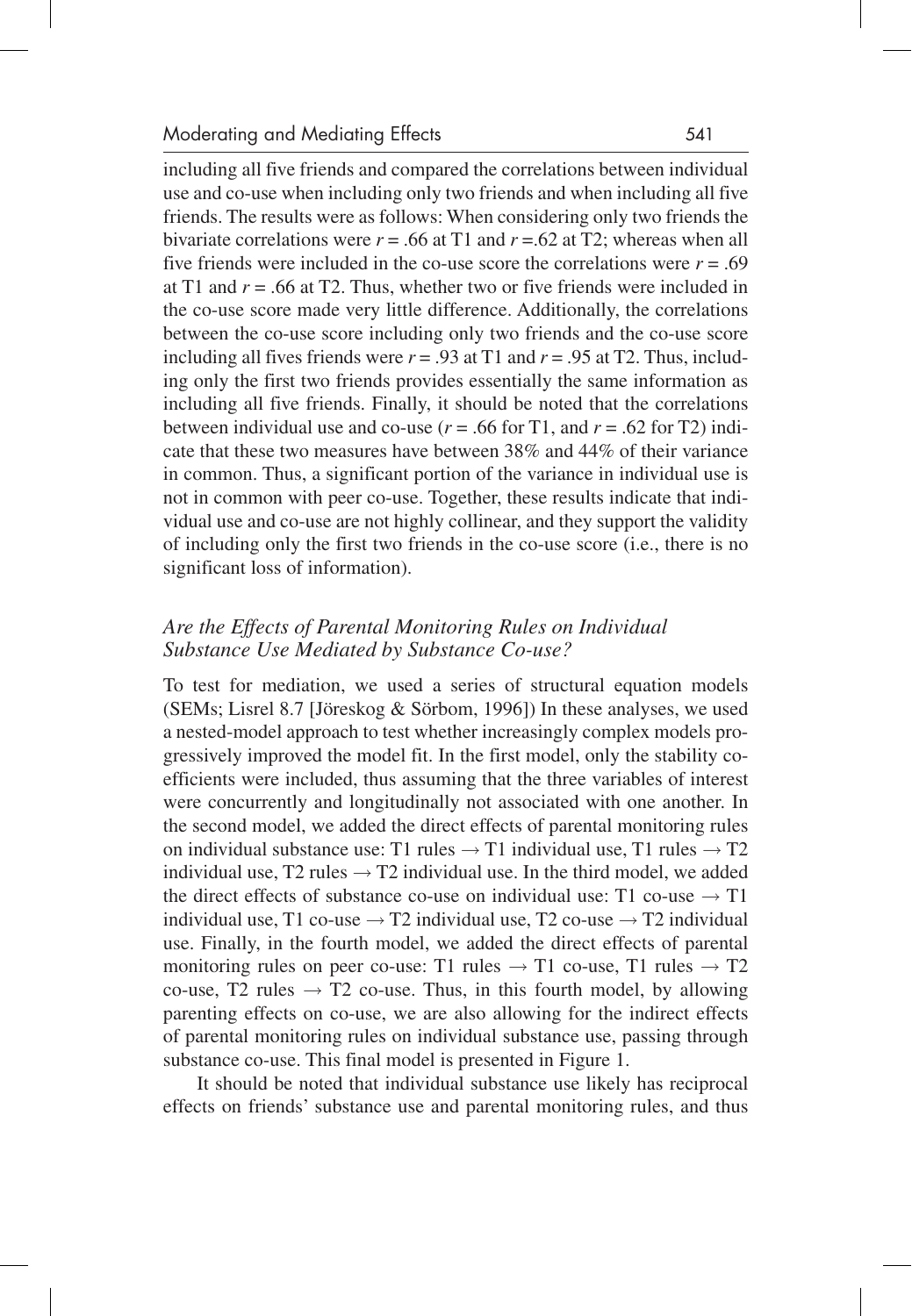

**Figure 1.** Structural equation model testing whether substance co-use with friends mediates the effects of parental monitoring rules on individual substance use.  $*$ *\*p* < .01,  $*$ *\*\*p* < .001.

many of the paths could theoretically be reversed. Thus, in these analyses, we did not intend to argue that these effects do not exist, but our goal instead was to test whether the potential effects of parental monitoring rules on individual substance use are direct or indirect.

All variables were treated as latent constructs with a single indicator. Initial analyses were conducted on the full model (including all direct and indirect effects) with the error variance for all six constructs fixed at zero. The modification indices for this initial model indicated that two of the error terms could not be assumed to be zero: T1 parental monitoring rules, T1 co-use. The error terms for these variables were fixed at 15%. These error terms were fixed, rather than freed to be estimated, to save degrees of freedom. In these SEM analyses the covariance matrix was used.

The correlations among the variables included in these SEM analyses are listed in Table 1. All the correlations were significant and in the predicted direction. Two important points should be emphasized. First, the stability coefficients were very similar across the three measures ( $r = .66$ ) to *r* = .69). Second, the T1 and T2 concurrent correlations, as well as the longitudinal correlations, were all significant and generally of a similar magnitude. This is important because it indicates that an important first criterion for mediation is met: that is the predictor variables and the mediator variables show bivariate associations with the outcome variables.

Regarding possible gender differences, correlations were also computed separately for boys and girls and compared by using a Fisher *r-*to-*z* transformation. Only 1 of the 15 correlations showed a significant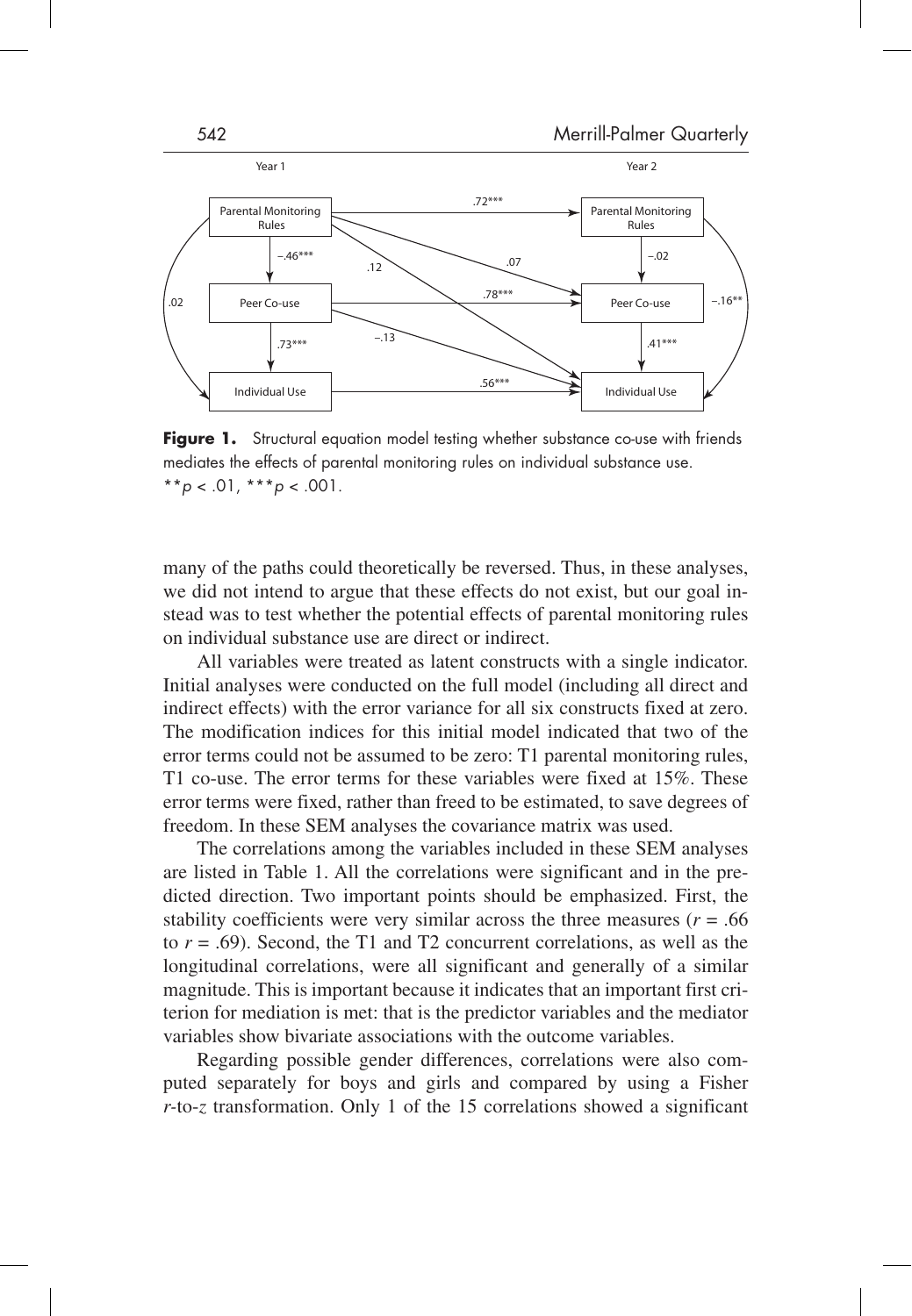| $ 19 - 20J $          |            |                |           |                |           |                |  |
|-----------------------|------------|----------------|-----------|----------------|-----------|----------------|--|
|                       |            | Rules          |           | Co-use         |           | Use            |  |
|                       | T1         | T <sub>2</sub> | T1        | T <sub>2</sub> | T1        | T <sub>2</sub> |  |
| Rules T1              |            |                |           |                |           |                |  |
| Rules T <sub>2</sub>  | $0.66***$  |                |           |                |           |                |  |
| Co-use T1             | $-0.38***$ | $-0.35***$     |           |                |           |                |  |
| Co-use T <sub>2</sub> | $-0.26***$ | $-0.26***$     | $0.69***$ |                |           |                |  |
| Use T1                | $-0.28***$ | $-0.28***$     | $0.66***$ | $0.54***$      |           |                |  |
| Use T <sub>2</sub>    | $-0.21**$  | $-0.29***$     | $0.54***$ | $0.62***$      | $0.69***$ |                |  |

**Table 1.** Correlations Used in the Structural Equation Model Testing for Mediation  $(NI - 205)$ 

*Note.*  $T1 = Time 1: T2 = Time 2$ .

 $**p < .001$ .  $***p < .0001$ .

difference across boys and girls. Specifically, the correlation between T2 individual use and T2 co-use was  $r = .72$  for boys and  $r = .52$  for girls (significance test for the difference:  $p < .01$ ). No other differences were observed. Given the overall similarity in these correlations across boys and girls, separate SEM analyses were not conducted.

Results from the SEM analyses are listed in Table 2. The first model, including only stability of the three variables, did not fit the data well. The second model, including stability and direct effects of parental monitoring rules on individual substance use, resulted in a significant improvement of the model fit but still did not show a good fit with the data. In the third model, direct effects of peer co-use on individual use were also included. Again, although this model demonstrated a significant improvement when compared with the previous model, it still did not show a good fit with the data. Finally, in the fourth model, the paths leading from parental monitoring rules to peer co-use were added, thus allowing for indirect effects of parental monitoring rules on individual use. This model showed a significant improvement in fit when compared with the previous model and also showed an excellent fit with the data. The path coefficients for this model are presented in Figure 1.

As can be observed in Figure 1, T1 parental monitoring rules demonstrated a strong effect on T1 co-use, and T1 co-use showed a strong effect on individual use, but T1 parental monitoring rules demonstrated no significant effect on T1 individual use. At T2, the results were very different: Both T2 parental monitoring rules and T2 co-use demonstrated significant direct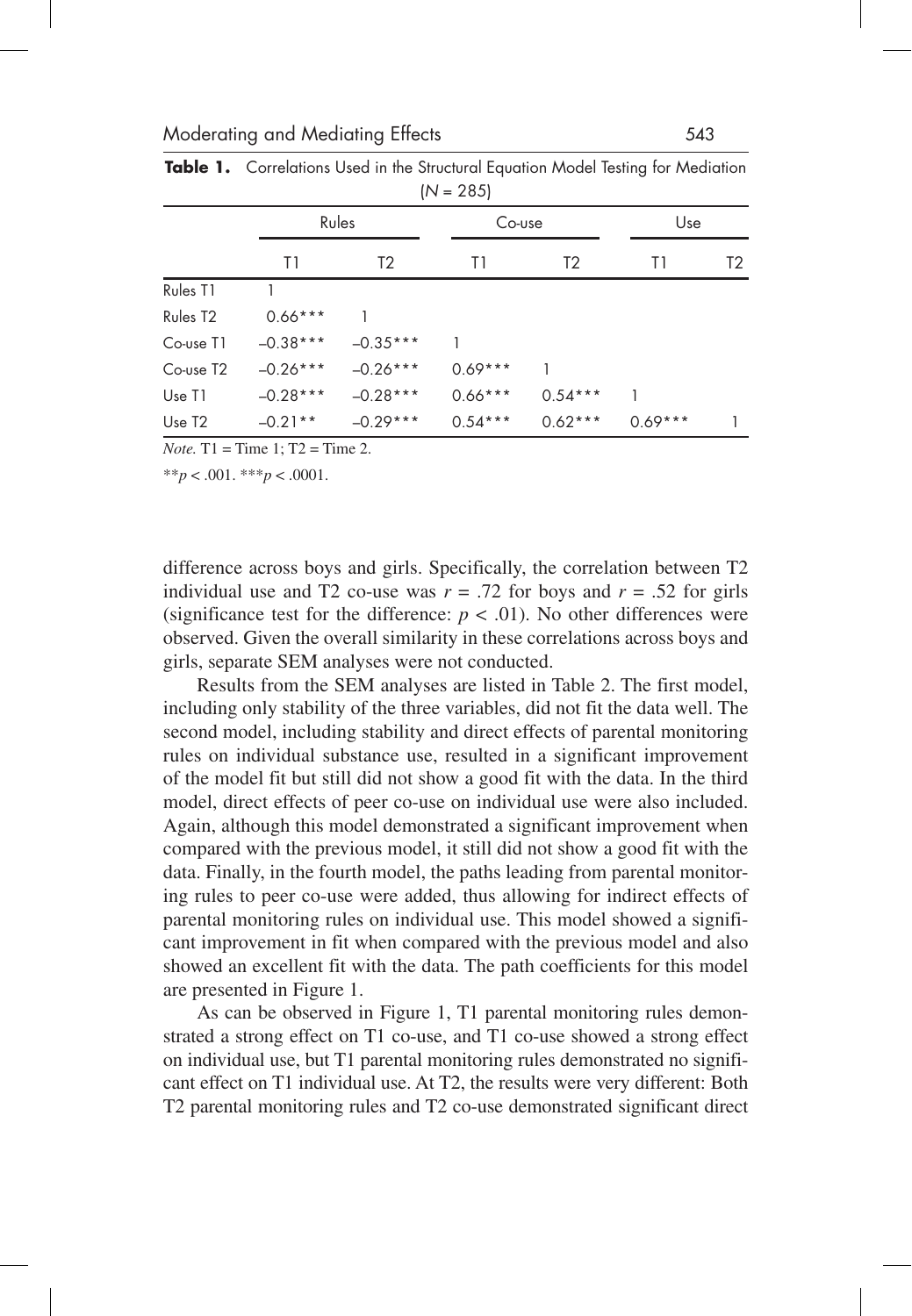| $\frac{1}{2}$ and $\frac{1}{2}$ community of only choice $\frac{1}{2}$ and $\frac{1}{2}$ and $\frac{1}{2}$ are not community to the condition $\frac{1}{2}$ are $\frac{1}{2}$ |                  |              |            |            |                      |
|-------------------------------------------------------------------------------------------------------------------------------------------------------------------------------|------------------|--------------|------------|------------|----------------------|
| Model                                                                                                                                                                         | $\chi^2$ (df)    | <b>RMSEA</b> | <b>CFI</b> | <b>GFI</b> | $\Delta \chi^2$ (df) |
| Stability only                                                                                                                                                                | $250.19***$ (12) | 0.26         | 0.72       | 0.77       |                      |
| Direct effects of parents                                                                                                                                                     | $186.81***$ (9)  | 0.26         | 0.75       | 0.82       | $63.38(3)***$        |
| Direct effects of parents<br>and peers                                                                                                                                        | $46.44***$ (6)   | 0.15         | 0.95       |            | $0.95$ 140.37(3)***  |
| Full model                                                                                                                                                                    | 2.49(3)          | 0.00         | 1.00       | 1.00       | $43.95(3)***$        |

**Table 2.** Summary of Structural Equation Models Testing for Mediation (*N* = 285)

*Note.*  $\Delta \chi^2$  is relative to the previous model. RMSEA = root mean square error of approximation; CFI = comparative fit index; GFI = goodness-of-fit index.

 $***p<.0001$ .

effects on T2 individual use, whereas T2 parental monitoring rules showed no significant effect on T2 co-use. Finally, no longitudinal cross-lag effects were observed. Overall, these results indicate that, at T1 and longitudinally, the effects of parental monitoring rules on individual substance use are entirely mediated by substance co-use with friends. At T2, the effects of parental monitoring rules on individual substance use are only direct.

One advantage of using an SEM approach to analyzing these data is that it provides direct statistical tests of all indirect effects. In the full model presented in Figure 1, there are five indirect effects to be considered. It should be noted that an *indirect effect* includes all nondirect paths linking the two variables of interest. Thus, an indirect effect is not the result of one sequence of paths linking these two variables, but all possible sequences. For example, the indirect effect of T1 parental monitoring rules  $\rightarrow$  T2 individual use includes the paths going from T1 parenting  $\rightarrow$  T1 co-use  $\rightarrow$ T1 individual use  $\rightarrow$  T2 individual use, as well as the paths going from T1 parenting  $\rightarrow$  T2 parenting  $\rightarrow$  T2 co-use  $\rightarrow$  T2 individual use; etc. It should also be noted that, if one path in the sequence of paths linking two variables is not statistically significant, then that sequence of paths is not a plausible path for an indirect effect (e.g., because the path going from T2 parenting  $\rightarrow$  T2 co-use is statistically not significant, then the indirect path going from T1 parenting  $\rightarrow$  T2 parenting  $\rightarrow$  T2 co-use  $\rightarrow$  T2 individual use is not a plausible link between T1 parenting and T2 individual use). Four indirect effects were statistically significant: T1 parental monitoring rules  $\rightarrow$  T1 individual use ( $\beta$  = –.33, *p* < .001), T1 parental monitoring rules  $\rightarrow$ T2 individual use ( $\beta = -.36$ ,  $p < .001$ ), T1 parental monitoring rules  $\rightarrow$  T2 co-use ( $\beta = -.37$ ,  $p < .001$ ), and T1 co-use  $\rightarrow$  T2 individual use ( $\beta = .73$ ,  $p < .0001$ ). The fifth indirect effect (T2 parental monitoring rules  $\rightarrow$  T2 individual use) was not significant.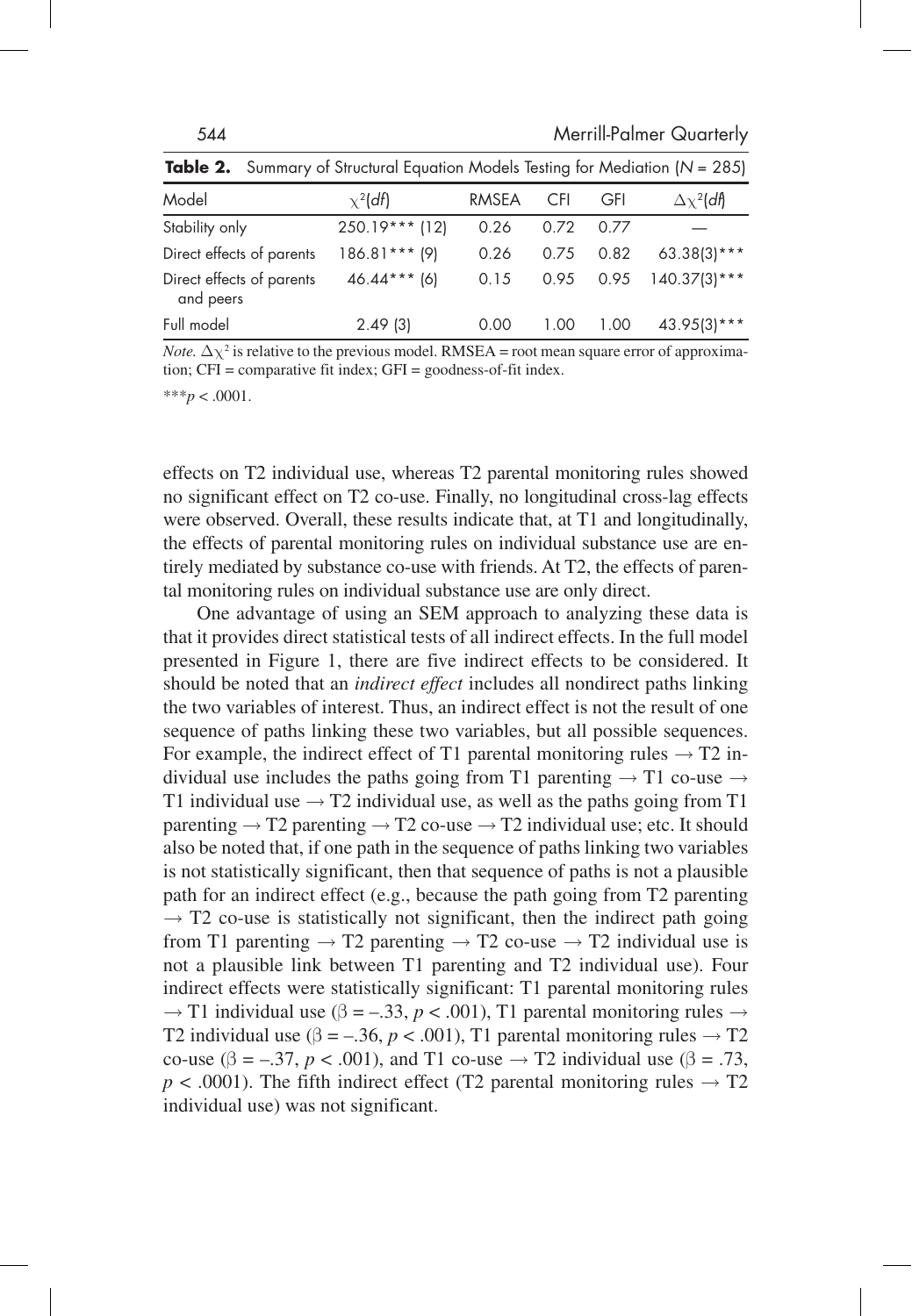To test for differences across the Italian and Canadian samples, the foregoing model was also run separately for each group. Only one minor difference was found across groups in the model presented in Figure 1. Whereas in the model using the combined sample and in the model considering only the Italian sample, no direct effect was found for parental monitoring rules on Year 1 individual substance use, for the Canadian sample a small but significant negative effect was found ( $\beta$  = –.15, *p* < .05). Additionally, whereas in the analysis with the combined sample a small but significant direct effect of T2 parental monitoring rules on T2 individual substance use was found, when the analyses were conducted separately for each subsample this effect was not significant for either country. The lack of significance is probably attributable to the lower statistical power for a generally weak effect. All other effects were of the same direction, magnitude, and significance across the combined sample and across both countries separately. Overall, the results from the combined sample provide a robust test of the hypotheses, and group differences do not threaten the interpretation of these results.

These results provide strong support for the hypothesis that parental monitoring rules protect against individual substance use both concurrently and longitudinally, and that these effects are primarily indirect, passing through substance co-use with friends.

#### *Parental Monitoring and Peer Activity Contexts as Moderators*

As previously defined by Baron and Kenny (1986), *moderation* is present when the effect of one variable on a second variable is conditioned by (i.e., depends on the level of) a third variable and is considered to be present when there is a statistical interaction between the predictor variables of interest. In these analyses, we consider parental monitoring rules *and* peer activity context as possible moderators of the relation between substance co-use and individual substance use.

In these analyses, we expected that high levels of parental monitoring rules would be associated with a weaker association between co-use and individual substance use, and that spending time with friends in unsupervised settings (street/park as opposed to school setting) would be associated with a stronger association between co-use and individual use. These analyses are based on a subsample ( $n = 189$  for T1,  $n = 215$  for T2) focusing only on those participants who could be categorized into a peer activity context group (see the Methods section).

Three sets of hierarchical multiple regressions were conducted. In the first two multiple regressions, we tested for moderation separately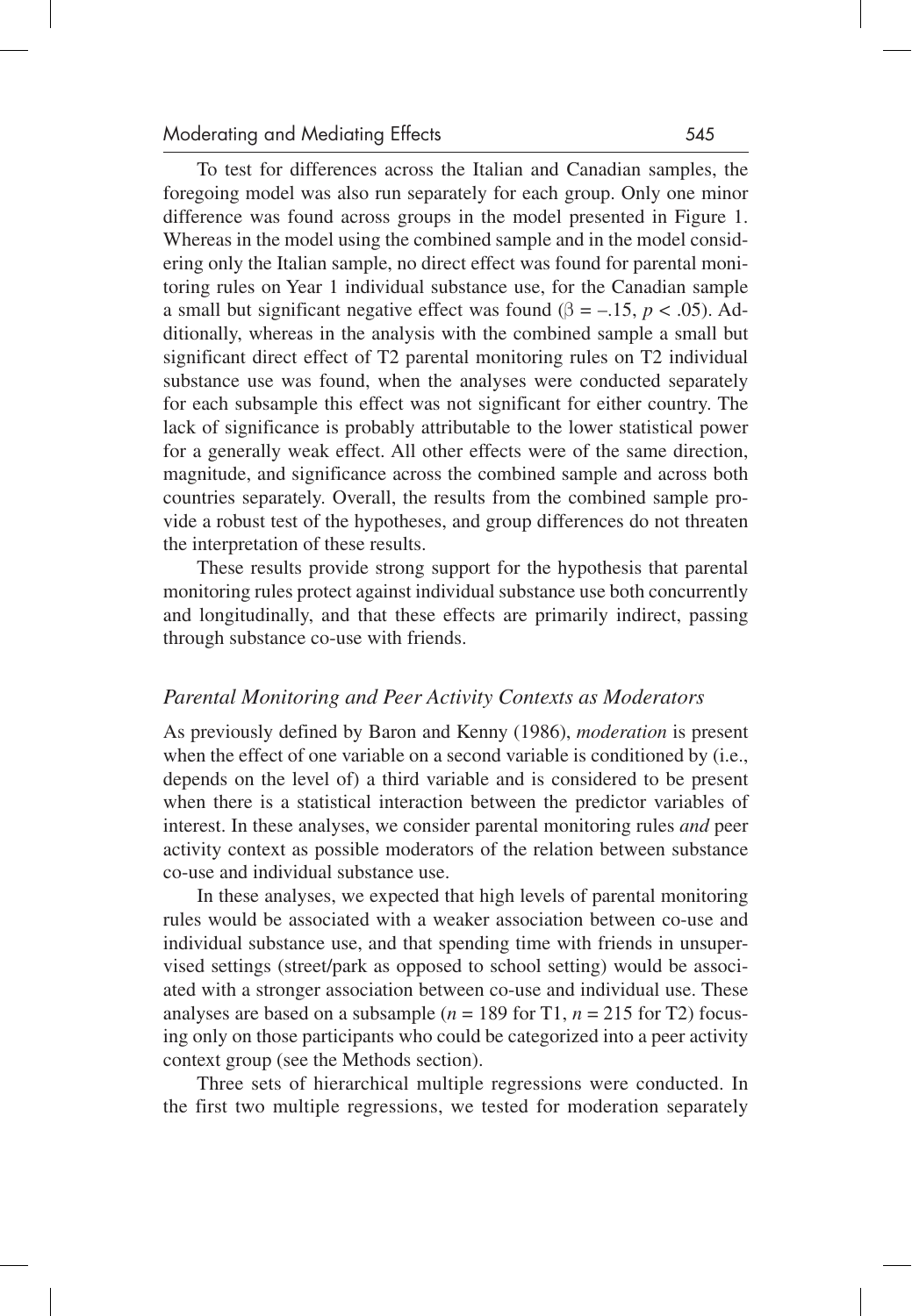|                                     | $\frac{1}{2}$ |           |
|-------------------------------------|---------------|-----------|
| Predictor                           | $\beta$       |           |
| Gender                              | 0.14          | $2.74**$  |
| Country                             | 0.17          | $2.87**$  |
| T1 Parental rules                   | $-0.02$       | $-0.36$   |
| T1 Co-use                           | 0.49          | $6.94***$ |
| T1 Peer context                     | $-0.01$       | $-0.20$   |
| T1 Parental rules x T1 Peer context | $-0.10$       | $-1.50$   |
| T1 Parental rules x T1 Co-use       | $-0.25$       | $-3.59**$ |
| T1 Peer context x T1 Co-use         | $-0.15$       | $-2.85**$ |

**Table 3.** Regression Model Predicting Time 1 (T1) Individual Substance Use, Considering T1 Parental Control and Peer Context as Moderators of Substance Co-use With Peers (*n* = 189)

 $**p* < .05.$   $**p* < .01.$   $**p* < .0001.$ 

at T1 and T2, and in the third model we tested for moderation by using the longitudinal data (in all three sets of analyses, the dependent variable was individual substance use). Of primary interest in these analyses are three main effects of substance co-use, parental monitoring rules, and peer activity context, and the three two-way interactions among these three variables. In addition to these main effects and interaction terms, we included country and gender as control variables. Because interpretation of main effects is not possible when significant interaction effects are excluded from the model, in the present analyses we present only the full model in which all main effects and interaction terms are included simultaneously. In this way, all effects can be interpreted unambiguously. Finally, all continuous variables used in interaction terms were centered prior to creating the interaction term.

The analyses considering the first year of data are listed in Table 3. The overall model was highly significant:  $R^2 = .53$ ;  $F(8, 180) = 25.67$ , *p* < .0001. As can be seen in Table 3, after controlling for gender and country (boys and Canadians demonstrated higher levels of substance use), the only main effect that was significant was for co-use, which showed a strong positive association with individual use. Of the three interactions tested, only the two hypothesized interactions were significant: Rules  $\times$  Co-use and Peer activity context  $\times$  Co-use. The direction of these effects indicates that the association between substance co-use and individual substance use is the strongest when the level of parental monitoring rules is low and when time spent with friends is in the street/park setting.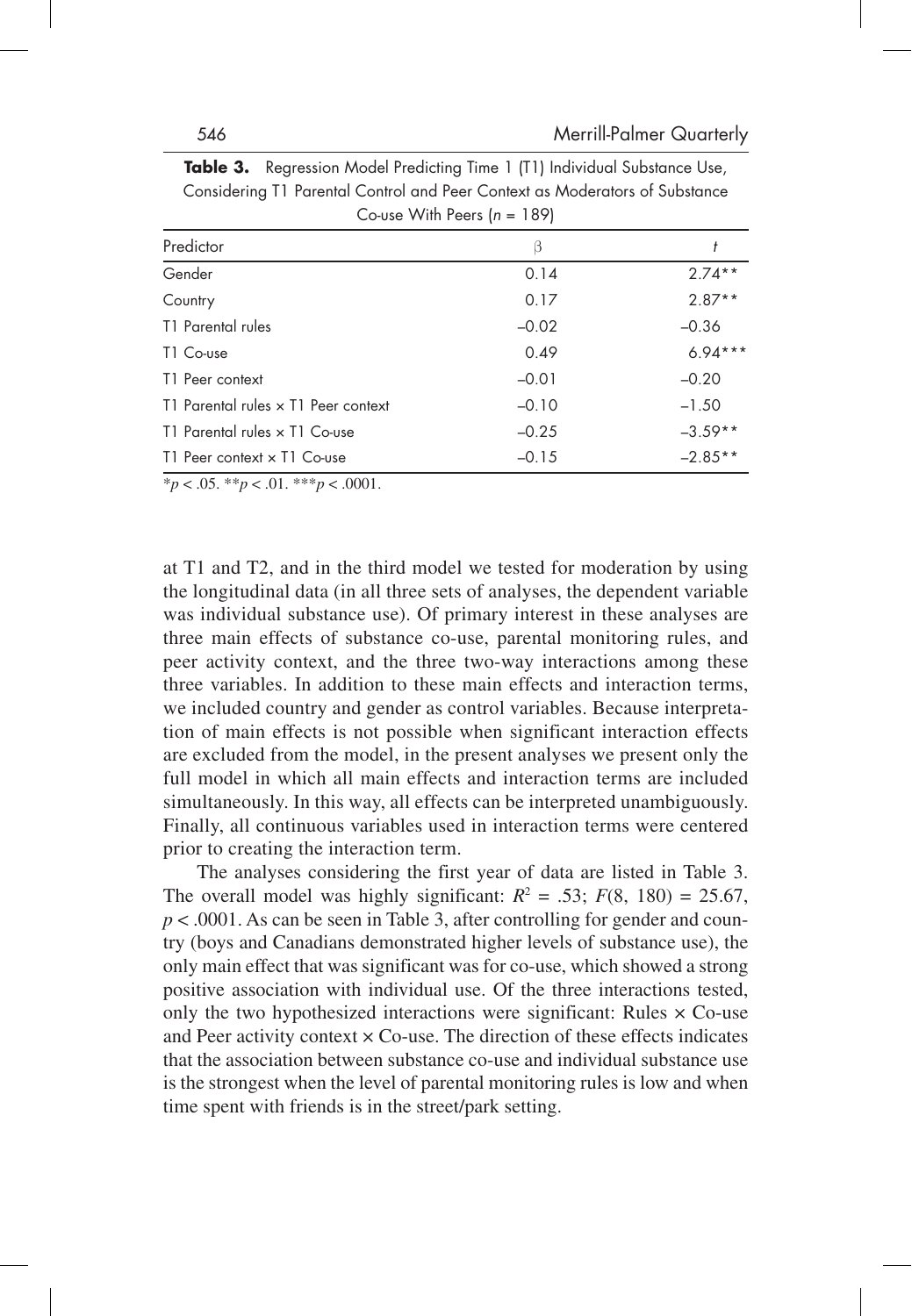| Predictor                                           | В       |           |  |  |
|-----------------------------------------------------|---------|-----------|--|--|
| Gender                                              | 0.02    | 0.45      |  |  |
| Country                                             | 0.11    | $2.00*$   |  |  |
| <b>T2 Parental rules</b>                            | $-0.12$ | $-2.24*$  |  |  |
| T <sub>2</sub> Co-use                               | 0.57    | $9.95***$ |  |  |
| T <sub>2</sub> Peer context                         | $-0.01$ | $-0.27$   |  |  |
| T2 Parental rules x T2 Peer context                 | $-0.05$ | $-0.91$   |  |  |
| T2 Parental rules x T2 Co-use                       | $-0.12$ | $-2.04*$  |  |  |
| T <sub>2</sub> Peer context x T <sub>2</sub> Co-use | $-0.17$ | $-3.27**$ |  |  |

**Table 4.** Regression Model Predicting Time 2 (T2) Individual Substance Use, Considering T2 Parental Control and Peer Context as Moderators of Substance Co-use With Peers (*n* = 215)

\**p* < .05. \*\**p* < .01. \*\*\**p* < .0001.

In an additional analysis, the two-way and three-way interactions between gender and (a) parental rules, (b) co-use, and (c) peer context were also tested. Results showed that none of the three-way interactions involving gender were significant but two of the two-way interactions were. A significant interaction between gender and parental monitoring rules  $(t =$ 2.67;  $p < .01$ ) indicated that for boys there was no effect of parental rules on individual substance use, whereas for girls there was a significant negative effect of rules on individual substance use. The second significant interaction was between gender and T1 co-use  $(t = 5.25; p < .0001)$ , and indicated that a positive association between co-use and individual use existed for boys but not for girls.

In the analyses for the second year of data (see Table 4), the overall model was again highly significant:  $R^2 = .49$ ;  $F(8, 206) = 25.05$ ,  $p < .0001$ . As can be seen in Table 4, the same pattern of results was found, with only two exceptions: (a) parental monitoring rules did show a significant main effect, and (b) gender did not show a significant main effect (girls appeared to "catch up" to the boys in their substance use). The same interaction terms that were significant with the T1 data were also significant, and in the same direction, as the T2 data.

To facilitate interpretation of these interactions, the simple slopes are presented in Figure 2. As can be seen in this figure, the association between substance co-use and individual use is the strongest when the level of parental monitoring rules is low and when the peer context is the street/park.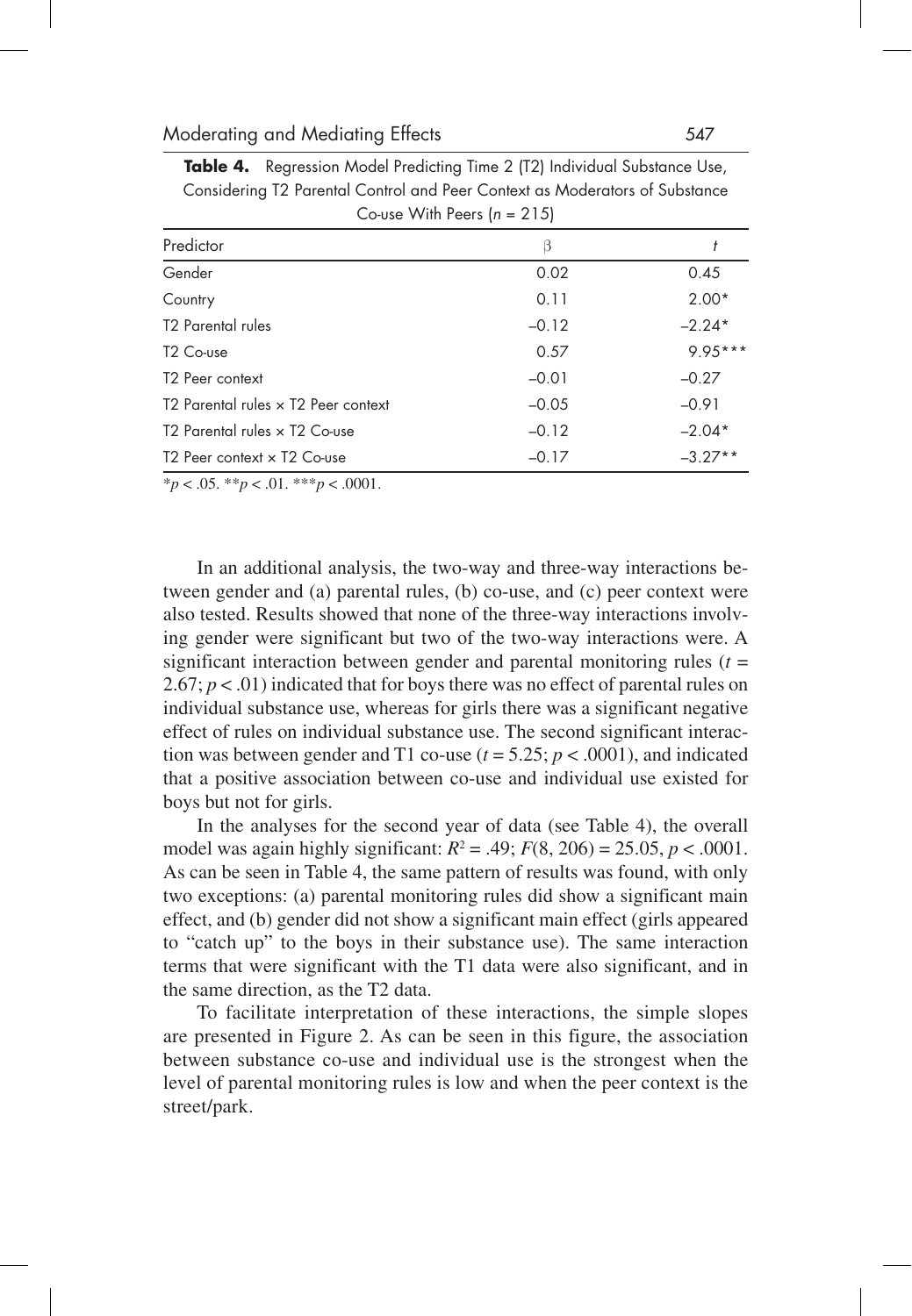

**Figure 2.** Simple slopes of individual substance use regressed on substance co-use with friends, at different levels of parental monitoring rules and peer activity context, and separately for Years 1 and 2.

As was done with the first-year data, an additional analysis was conducted testing the two-way and three-way interactions between gender and (a) parental rules, (b) co-use, and (c) peer context. None of the two-way or three-way interactions involving gender were significant.

Finally, we tested for moderation effects considering longitudinal change. In this analysis, we tested for all main effects and the four interaction effects of primary interest. In addition, in the present analysis, we also controlled for T1 teacher-reported antisocial behavior, which was available only for the T1 data. This variable was excluded from the previous analyses conducted on the T1 and T2 data to ensure that those analyses included the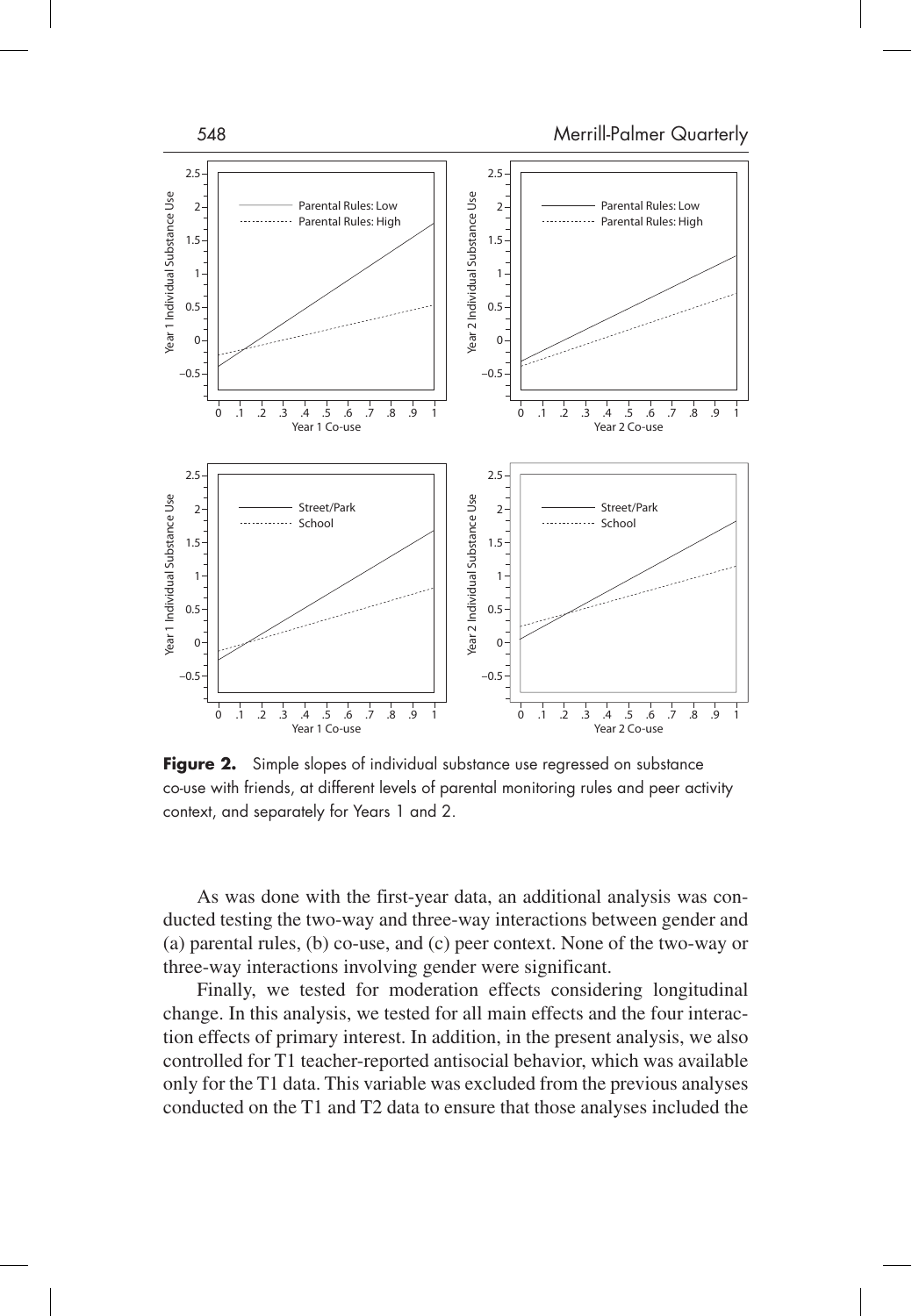| $1000$ computed to $1000$ and $1000$ constraints with $1000$ constraints $1000$ |         |           |  |  |
|---------------------------------------------------------------------------------|---------|-----------|--|--|
| Predictor                                                                       | β       | t         |  |  |
| Gender                                                                          | $-0.05$ | $-1.09$   |  |  |
| Country                                                                         | 0.01    | 0.15      |  |  |
| T1 Teacher report antisocial                                                    | 0.14    | $2.96**$  |  |  |
| T1 Substance use                                                                | 0.59    | $9.45***$ |  |  |
| T1 Parental monitoring rules                                                    | $-0.05$ | $-0.72$   |  |  |
| T1 Peer context                                                                 | $-0.08$ | $-1.53$   |  |  |
| T1 Co-use                                                                       | $-0.15$ | $-2.02*$  |  |  |
| T2 Parental monitoring rules                                                    | $-0.10$ | $-1.63$   |  |  |
| T <sub>2</sub> Peer context                                                     | 0.04    | 0.77      |  |  |
| T <sub>2</sub> Co-use                                                           | 0.32    | $5.22***$ |  |  |
| T1 Co-use x T1 Parental monitoring rules                                        | $-0.06$ | $-1.03$   |  |  |
| T1 Co-use x T1 Peer context                                                     | 0.01    | 0.24      |  |  |
| T2 Co-use x T2 Parental monitoring rules                                        | $-0.11$ | $-2.21*$  |  |  |
| T2 Co-use x T2 Peer context                                                     | $-0.10$ | $-2.00*$  |  |  |

**Table 5.** Longitudinal Regression Model Predicting T2 Individual Substance Use, Considering Time 1 (T1) and Time 2 (T2) Parental Control and Peer Context as Moderators of Substance Co-use With Peers (*n* = 150)

\**p* < .05. \*\**p* < .01. \*\*\**p* < .0001.

same variables, thus avoiding problems of interpretation in case different effects were found. The present analysis is based on a reduced sample of 150 participants who had full longitudinal data. The overall model was highly significant:  $R^2 = .77$ ;  $F(14,135) = 31.44$ ,  $p < .0001$ . As reported in Table 5, results indicated that Year 1 co-use was negatively associated with later individual substance use, a finding that is in the opposite direction as was expected and possibly the result of multicollinearity. Neither of the T1 interactions effects was statistically reliable. On the other hand, T2 co-use was positively associated with T2 individual substance use, and both T2 interactions were significant and in the same directions as observed in the earlier analyses.

Again, an additional analysis was conducted testing for interactions involving gender. In this case, only the two-way interactions between gender and all other predictors were considered. This was because of the high number of possible interactions with the other eight predictor variables. None of the two-way interactions involving gender were statistically reliable.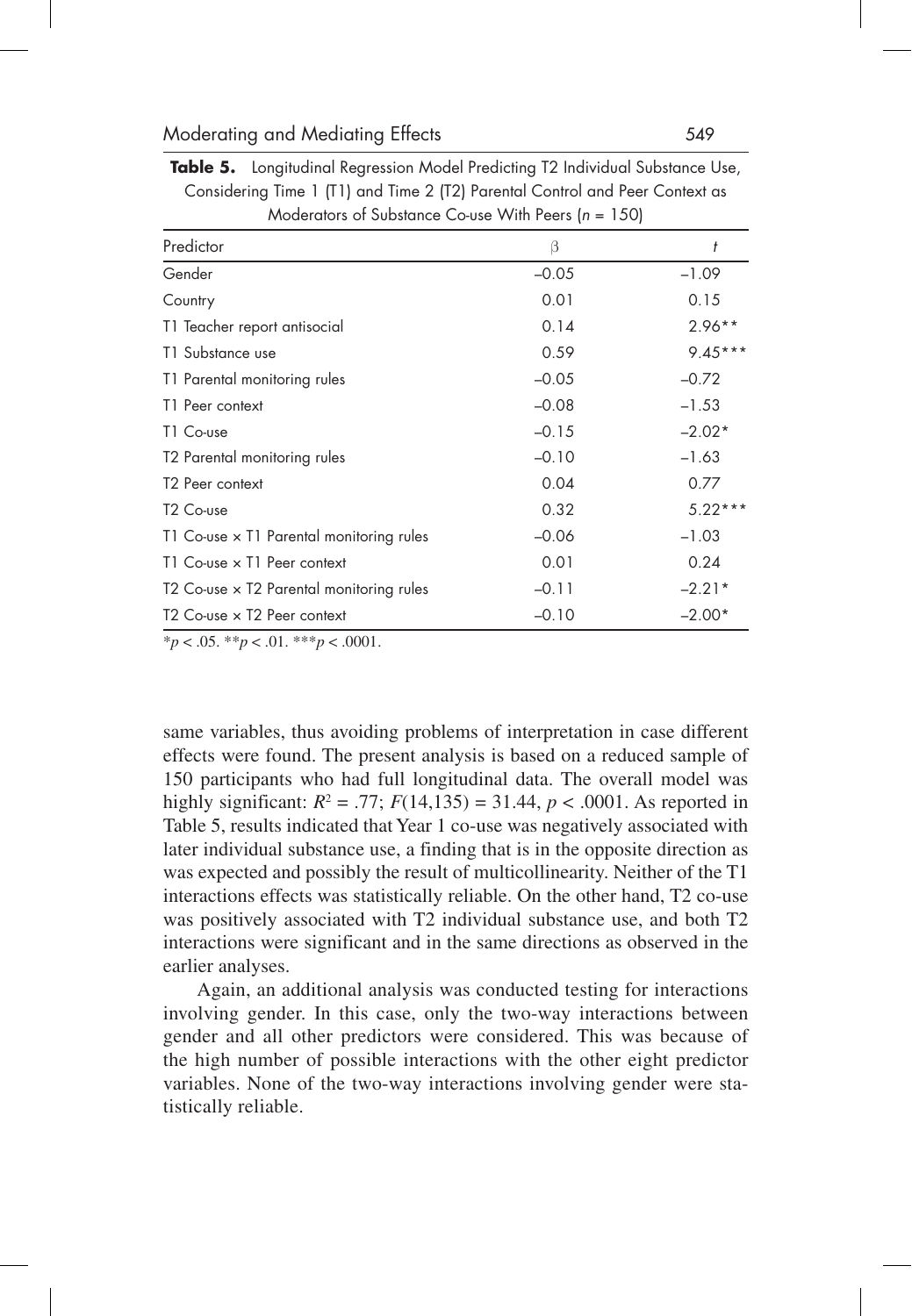### **Discussion**

The results presented in this study show a clear pattern indicating that the effects of parental monitoring rules on youth substance use are mediated through substance-use opportunities with friends. Moreover, results also demonstrated that parental monitoring rules and peer activity context moderate the association between substance co-use with friends and individual substance use. Specifically, insufficient parental monitoring rules and spending time with friends in the street/park settings were both associated with a stronger relation between substance co-use and individual use.

The results regarding mediation add further evidence to a growing literature demonstrating that a clear outcome of poor parental monitoring is an increased potential to associate with friends who use substances and engage in problem behavior. This study, however, provides further insight into these processes. First, it is important to note that these mediated effects of parental monitoring rules on individual substance use, passing through substance co-use with friends, occurred both during T1 and longitudinally. That is to say, T1 parental monitoring rules showed an indirect effect on T1 substance use, as well as an indirect effect on T2 substance use. In both cases, these effects passed through T1 substance co-use. Thus, this mediation has both immediate importance, as well as long-lasting importance, for individual development. Second, in T2, parental monitoring rules no longer showed a significant effect on substance co-use with friends and thus no indirect effect on individual use. This finding suggests that relations among these variables at T2 are very much dependent on and embedded in preestablished patterns that existed already at T1. This is supported by the findings that the bivariate correlations show the same pattern and magnitude of relations at both T1 and T2, but, in the longitudinal SEM model, T2 parental monitoring rules no longer appeared to influence substance co-use with friends. This underscores the importance of intervening early to prevent a developmental trajectory that includes substance use and involvement with substance-using peers.

At an applied level, this finding provides a very specific direction for prevention research because it emphasizes a clear target for parental monitoring programs. For example, when working with parents to develop their monitoring practices, many skills can be the target of intervention, including limit setting, maintaining a positive rapport, monitoring school progress, and managing peer relations. Considering the results of this study, when substance use is a concern, it may be critical to focus very specifically on managing and intervening in the adolescent's activities and behavior with friends. Such a highly focused approach may provide protection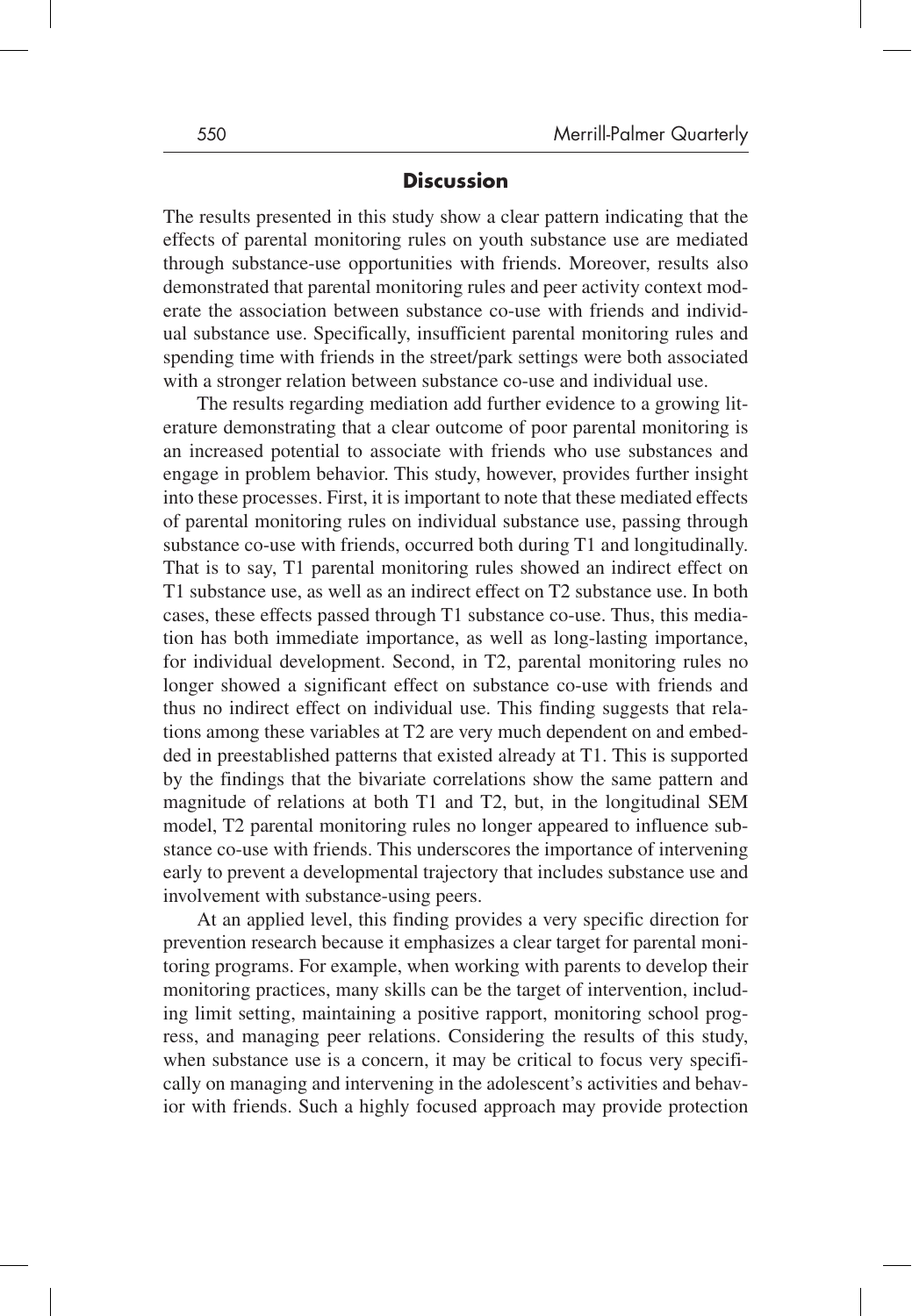against initiation and escalation in substance use, which would likely carry with it negative consequences in multiple domains. Moreover, considering the importance of T1 parental monitoring rules, such an approach would likely be most effective if applied early in development. Previous research has found that interventions that target parental monitoring reduce substance use at ages 12 and 13, with reductions in substance use mediated by changes in parental monitoring practices. Moreover, parental monitoring is relatively sensitive to brief interventions such as the Family Check-Up (Dishion, Nelson, & Kavanagh, 2003).

The second set of findings regards the moderation effects of parental monitoring rules and peer context on the relation between substance couse and individual substance use. A clear pattern of results, replicated at T1 and T2, showed that low levels of parental monitoring rules and the street/park context are both associated with a stronger association between substance co-use with friends and individual use. An important aspect of these results is that the moderation effects (interactions) are primarily relevant to the concurrent risk for the individual. That is to say, when the data were analyzed separately for each year, all expected interactions were significant. However, when the data were analyzed considering longitudinal changes, only the T2 interactions were significant. This suggests that a low level of parental monitoring rules, out-of-school peer activity contexts, and substance co-use at T1 interact to create high risk for the individual at T1, but these T1 interactions do not predict T2 substance use independent of their effects at T1 or independent of the same interactions at T2. In simpler terms, T1 risk factors are associated with T2 outcomes because T1 risk factors have an effect on T1 outcomes that are stable over time. This is consistent with the findings in the SEM analyses testing for mediational effects.

However, on a more optimistic note, in the longitudinal tests for moderation, the T2 interactions were both significant. Moreover, in the SEM analyses, at T1, parental monitoring rules had no direct effect on individual substance use, whereas a direct effect was observed at T2. Thus, considered together, these results provide an optimistic view for intervening even as late as at 14–15 years of age. Specifically, it suggests that parental monitoring rules, and controlling where youth spend time with their friends, may continue to provide protective effects even late in the developmental process.

Study outcomes support the important role of peer activity contexts and suggests that future research must consider this variable in addition to the behavioral characteristics of the individual and his or her friends. It should be noted that, in addition to low levels of parental monitoring rules being associated with high levels of substance co-use, low levels of parental monitoring rules were found to be associated with spending time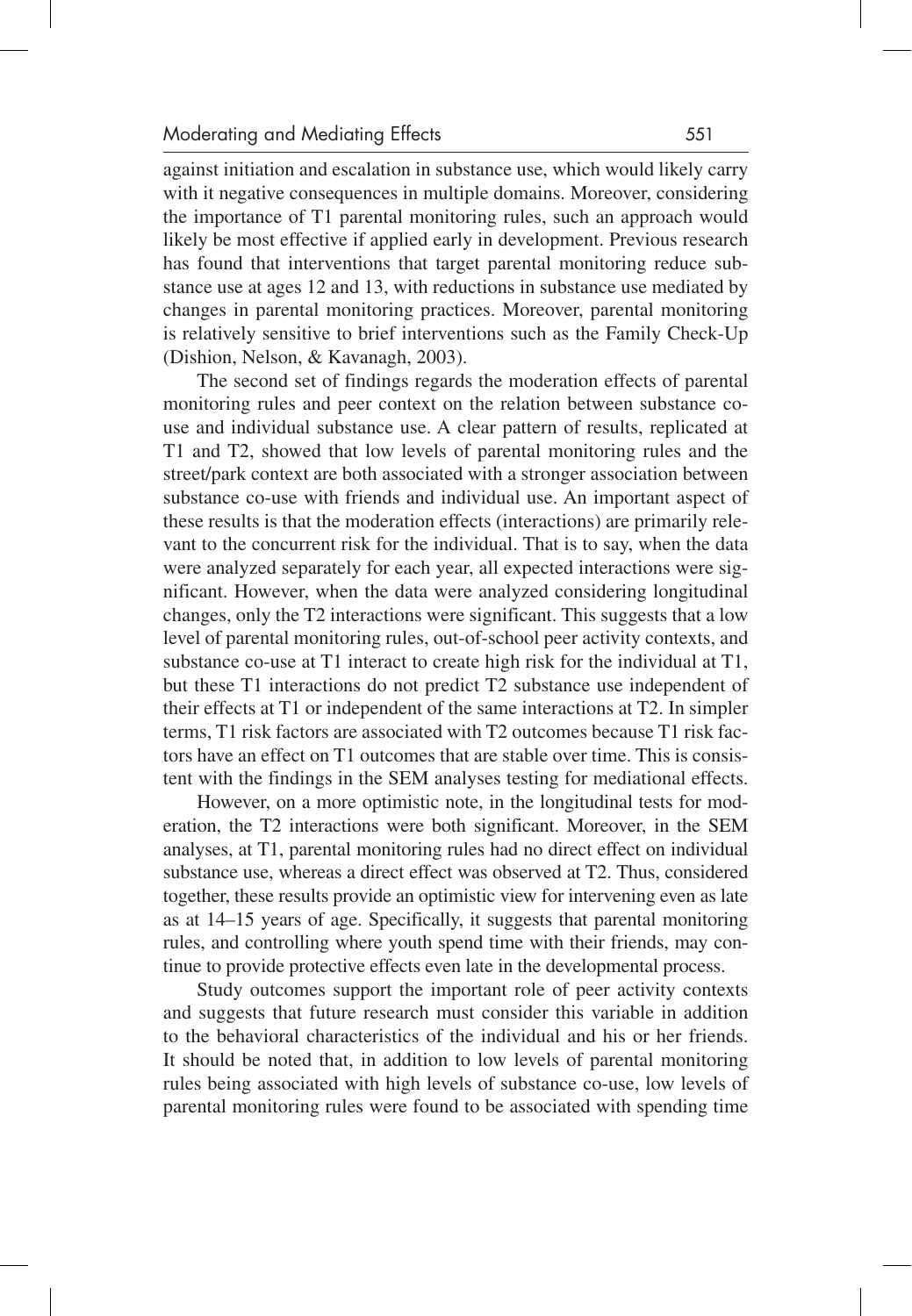in the street/park context. This is consistent with past research showing that unsupervised youth wandering, and changes in youth wandering, are associated with delinquent peer affiliation and individual delinquent behavior (Stoolmiller, 1994). Thus, in helping to structure the boundaries of youth behavior, parents should specifically focus on the *who,* the *what,* and the *where* of peer relations. This type of specificity in parental monitoring rules and monitoring may help facilitate positive effects in protecting youth from substance-use initiation and escalation.

Three significant gender differences were found in these analyses. The first difference showed a stronger correlation between T2 individual use and T2 co-use for boys  $(r = .72)$  than for girls  $(r = .52)$ . Although this difference was statistically significant, these correlations are both moderately strong and in the same direction, suggesting that the same general process applies to both boys and girls. Nonetheless, it may suggest that, when using substances, the presence of peers may be more important for boys than for girls. A second difference between boys and girls was revealed by a significant interaction between gender and T1 co-use, when predicting T1 individual use, indicating a positive association between co-use and individual use for boys but not for girls. Note that this difference is similar to the difference in correlations but found at T1 rather than T2 and using the reduced sample. Thus, this finding also suggests that, when using substances, the presence of peers may be more important for boys than for girls. However, when considering analyses on the T2 data, this interaction was no longer present. Finally, a second interaction in the T1 analyses indicated that parental rules decreased individual substance use only for girls. However, this interaction was no longer present in the T2 analyses. Thus, girls may be more sensitive to parenting strategies than are boys, at least at a younger age. It should be noted, however, that the analyses regarding gender were primarily exploratory, and these conclusions should be considered with caution.

Three limitations of this study should be noted. The first limitation involves the heavy reliance on youth self-report. Although we also included parent reports for the parental monitoring rules measure, the substance-use measures and the peer context measure were all based on self-reports. This may artificially inflate estimates because of monomethod bias. However, we believe that, given the specificity and complexity of the hypotheses and the close match between the hypotheses and the observed results, it is unlikely that a monomethod bias could account for these findings.

Second, although this study makes an innovative contribution by considering the context in which peers spend time together, we did not measure the amount of time spent with each peer in each context. Thus, it is possible that an individual spends most of his or her time with a specific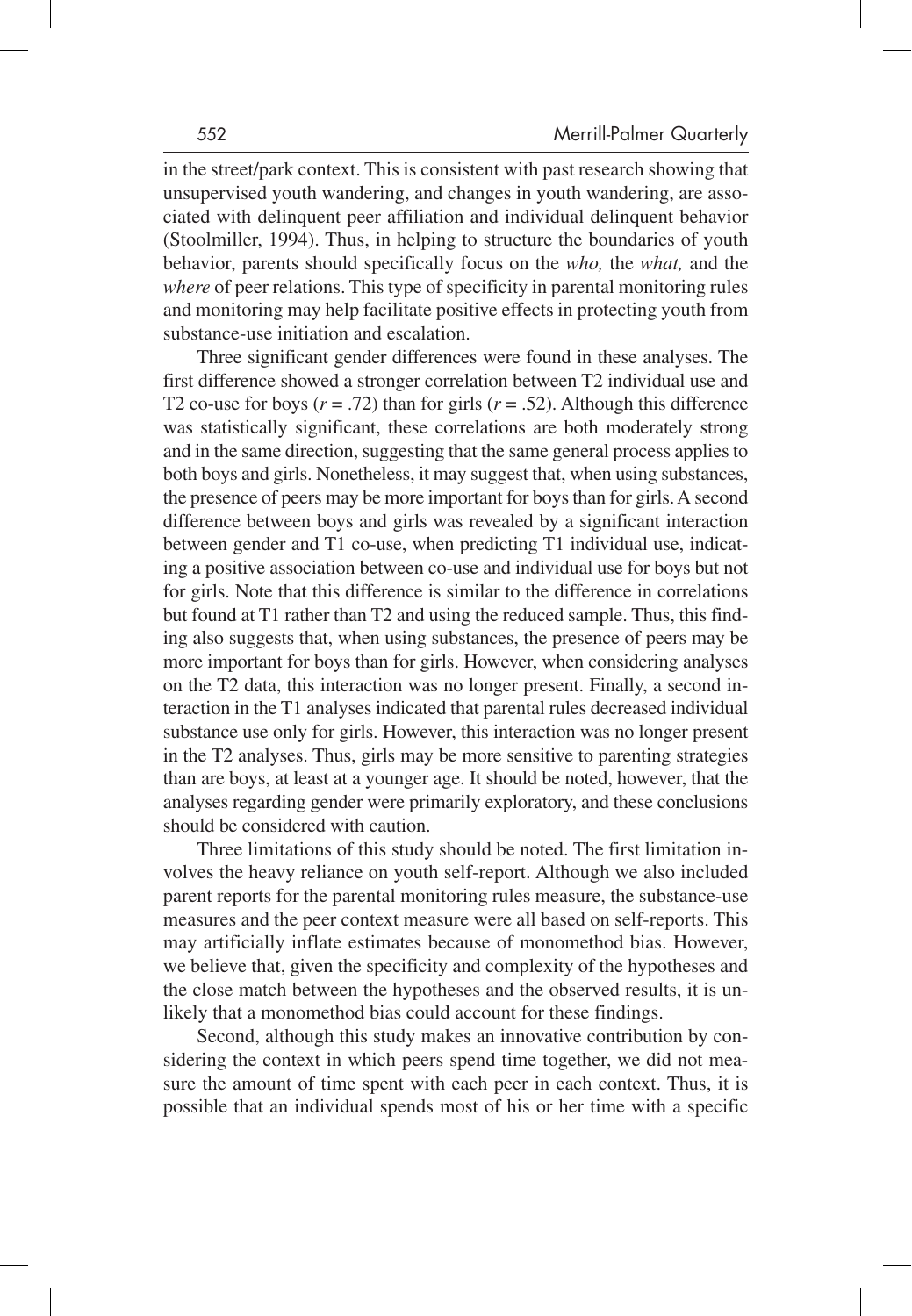friend in the street/park context even though he or she may see that friend only once a week and may have very little time with that friend. Although this scenario may be unlikely (because we asked about their best friends), this would be a simple limitation to address in future research.

Related to the second limitation is that, to be included in the analyses regarding peer context, participants needed to spend most of their time with both peers in the same context. Thus, multiple contexts for each peer could not be considered, and individuals who spent time in different contexts with different peers were not considered. Considering the present findings, future research should attempt to address these added levels of complexity.

Third, one could argue that, because the measure of substance co-use includes both the friends' and the individual's substance use, the measure of individual use is at least partially embedded within the co-use measure. However, as was demonstrated by the correlations between co-use and individual substance use, even when including all five peers in the co-use score, the co-use and individual use scores had less than 50% of their variance in common. Thus, although correlated, these measures are not highly collinear, nor are they statistically confounded by the measurement. Moreover, the present data have clearly shown that the inclusion of the co-use measure provides important new information that is associated with, but not captured by, the individual substance-use measure.

Future research should focus on combining the constructs of co-use and peer activity context. Our study examined these variables separately, without knowing the context of the co-use. For example, co-use at someone's home may carry different risks than co-use in the park. Similarly, co-use in a dyadic context may carry different risks than co-use within group contexts. This added level of complexity will be a challenge to assess because extending the assessment of friendships outside of schools and other organized activities will be essential. Nonetheless, this and past research provide clear justification for extending peer relations assessment to include these variables.

In conclusion, the findings presented in this article provide insight into the integration of friends' influence, peer activity contexts, and parental monitoring rules in predicting individual substance use. The results underscore the importance of parental involvement in the *who,* the *what,* and the *where* of youth peer activities. It should further be emphasized that, although many of the effects were found to be temporally proximal during T1, there was also clear evidence that, even in the second year of the study, parental monitoring rules showed direct and moderating effects on individual substance use. Thus, even as late as age 14–15, adolescents' risk for substance use can be moderated by parental rules that facilitate monitoring.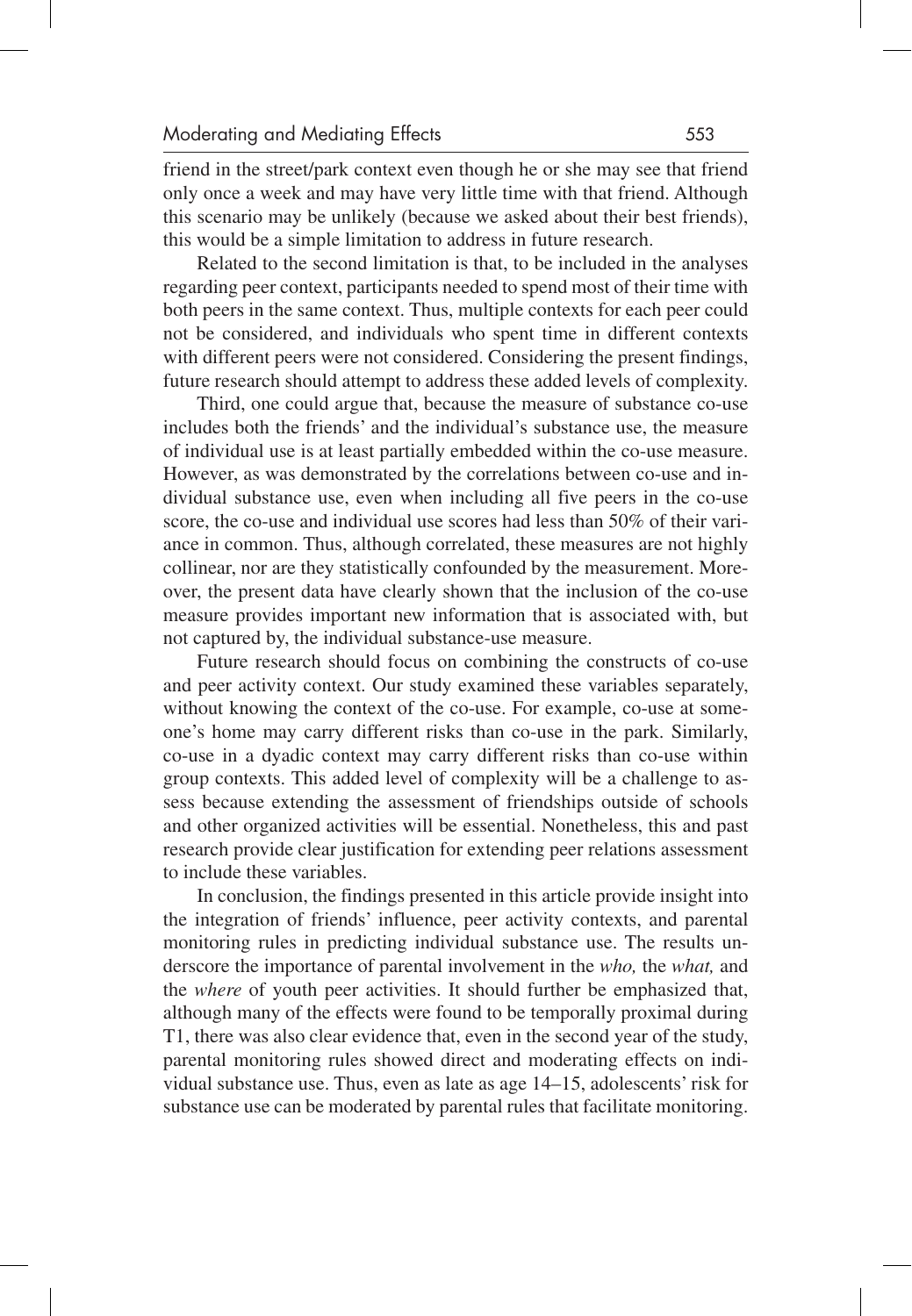This finding provides an optimistic view for parents of adolescents who may already be demonstrating high-risk behaviors.

## **References**

- Aloise-Young, P. A., Graham, J. W., & Hansen, W. B. (1994). Peer influence on smoking initiation during early adolescence: A comparison of group members and group outsiders. *Journal of Applied Psychology, 79,* 281–287.
- Andrews, J. A., Tildesley, E., Hops, H., & Li, F. (2002). The influence of peers on young adult substance use. *Health Psychology, 21,* 349–357.
- Ashby Wills, T., & Cleary, S. D. (1999). Peer and adolescent substance use among 6th–9th graders: Latent growth analyses of influence versus selection mechanisms. *Health Psychology, 18,* 453–463.
- Barnes, G. M., Hoffman, J. H., Welte, J. W., Farrell, M. P., & Dintcheff, B. A. (2006). Effects of parental monitoring and peer deviance on substance use and delinquency. *Journal of Marriage and Family, 68,* 1084-1104.
- Baron, R. M., & Kenny, D. A. (1986). The moderator-mediator variable distinction in social psychological research: Conceptual, strategic, and statistical considerations. *Journal of Personality and Social Psychology, 51,* 1173–1182.
- Barrera, M., Jr., Biglan, A., Ary, D., & Li, F. (2001). Replication of a problem behavior model with American Indian, Hispanic, and Caucasian youth. *Journal of Early Adolescence, 21,* 133–157.
- Chilcoat, H. D., & Anthony, J. C. (1996). Impact of parent monitoring on initiation of drug use through late childhood. *Journal of the American Academy of Child & Adolescent Psychiatry, 35,* 91–100.
- Chilcoat, H. D., Dishion, T. J., & Anthony, J. C. (1995). Parent monitoring and the incidence of drug sampling in urban elementary school children. *American Journal of Epidemiology, 141,* 25–31.
- Chung, H. L., & Steinberg, L. (2006). Relations between neighborhood factors, parenting behaviors, peer deviance, and delinquency among serious juvenile offenders. *Developmental Psychology, 42,* 319–331.
- Dishion, T. J., Bullock, B. M., & Kiesner, J. (2008). Vicissitudes of parenting adolescents: Daily variations in parental monitoring and the early emergence of drug use. In M. Kerr, H. Stattin, & R. C. M. E. Engels (Eds.), *What can parents do? New insights into the role of parents in adolescent problem behavior* (pp. 113–133). Chichester, UK: John Wiley & Sons.
- Dishion, T. J., Capaldi, D., Spracklen, K. M., & Li, F. (1995). Peer ecology of male adolescent drug use. *Development and Psychopathology, 7,* 803–824.
- Dishion, T. J., & Loeber, R. (1985). Adolescent marijuana and alcohol use: The role of parents and peers revisited. *American Journal of Drug and Alcohol Abuse, 11,* 11–25.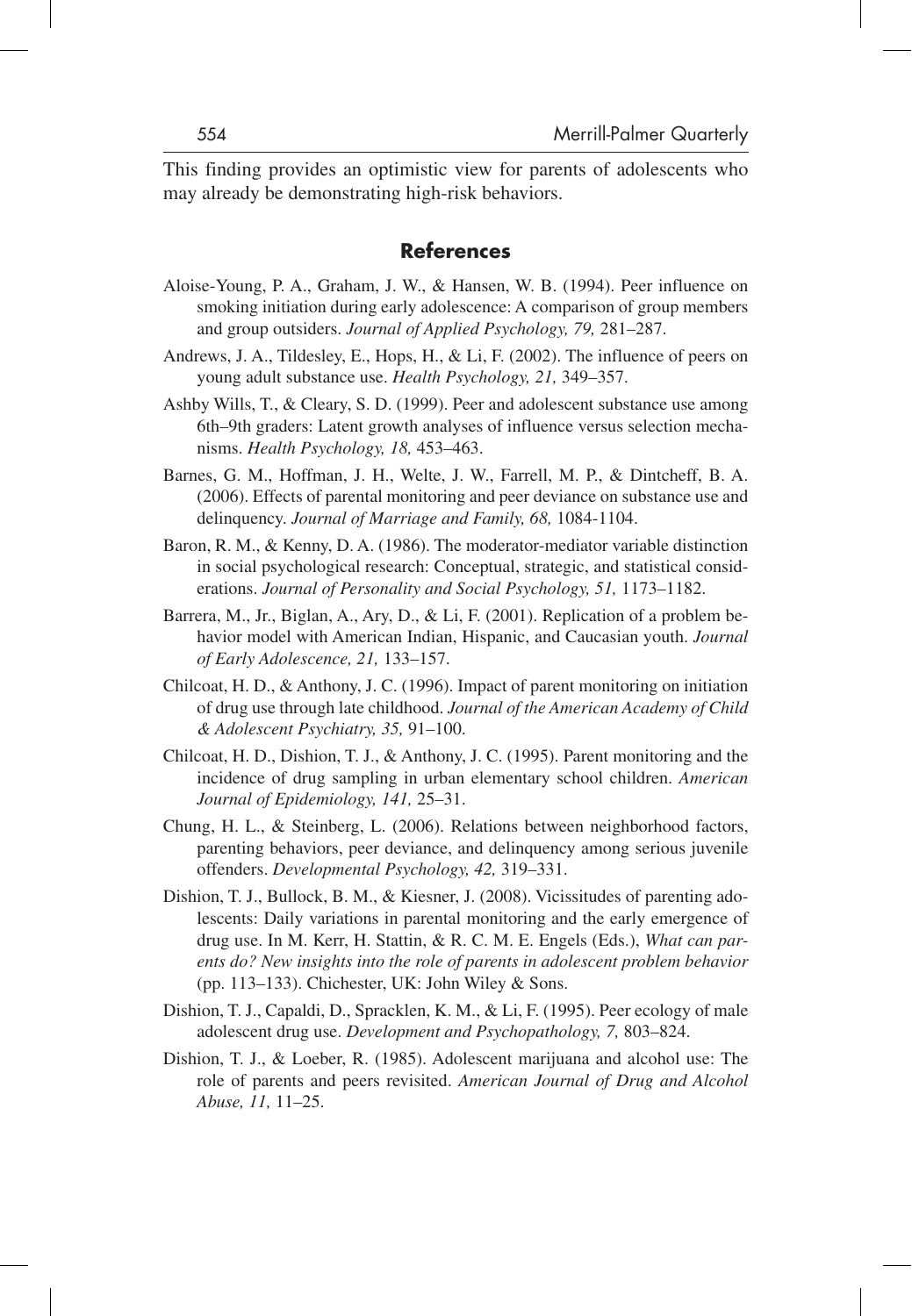- Dishion, T. J., & Medici Skaggs, N. (2000). An ecological analysis of monthly "bursts" in early adolescent substance use. *Applied Developmental Science, 4,* 89–97.
- Dishion, T. J., Nelson, S. E., & Bullock, B. M. (2004). Premature adolescent autonomy: Parent disengagement and deviant peer process in the amplification of problem behavior. *Journal of Adolescence, 27,* 515–530.
- Dishion, T. J., Nelson, S. E., & Kavanagh, K. (2003). The Family Check-Up with high-risk young adolescents: Preventing early-onset substance use by parent monitoring. *Behavior Therapy, 34,* 553-571.
- Dishion, T. J., & Owen, L. D. (2002). A longitudinal analysis of friendships and substance use: Bidirectional influence from adolescence to adulthood. *Developmental Psychology, 38,* 480–491.
- Dishion, T. J., Patterson, G. R., Stoolmiller, M., & Skinner, M. L. (1991). Family, school, and behavioral antecedents to early adolescent involvement with antisocial peers. *Developmental Psychology, 27,* 172–180.
- Duncan, S. C., Duncan, T. E., Biglan, A., & Ary, D. (1998). Contributions of the social context to the development of adolescent substance use: A multivariate latent growth modeling approach. *Drug and Alcohol Dependence, 50,* 57–71.
- Farrell, A. D., & White, K. S. (1998). Peer influence and drug use among urban adolescents: Family structure and parent-adolescent relationship as protective factors. *Journal of Consulting and Clinical Psychology, 66,* 248–258.
- Fletcher, A. C., Steinberg, L., & Williams-Wheeler, M. (2004). Parental influences on adolescent problem behavior: Revisiting Stattin and Kerr. *Child Development, 75,* 781–796.
- Friedman, L. S., Lichtenstein, E., & Biglan, A. (1985). Smoking onset among teens: An empirical analysis of initial situations. *Addictive Behaviors, 10,* 1–13.
- Galambos, N. L., Barker, E. T., & Almeida, D. M. (2003). Parents do matter: Trajectories of change in externalizing and internalizing problems in early adolescence. *Child Development, 74,* 578-594.
- Jöreskog, K. G., & Sörbom, D. (1996). *LISREL 8: User's reference guide.* Chicago: Scientific Software.
- Kerr, M., & Stattin, H. (2000). What parents know, how they know it, and several forms of adolescent adjustment: Further support for a reinterpretation of monitoring. *Developmental Psychology, 36,* 366–380.
- Kiesner, J., Dishion, T. J., Poulin, F., & Pastore, M. (2009). Temporal dynamics linking aspects of parent monitoring with early adolescent antisocial behavior. *Social Development, 18,* 765-784.
- Kiesner, J., Kerr, M., & Stattin, H. (2004). "Very Important Persons" in adolescence: Going beyond in-school, single friendships in the study of peer homophily. *Journal of Adolescence, 27,* 545–560.